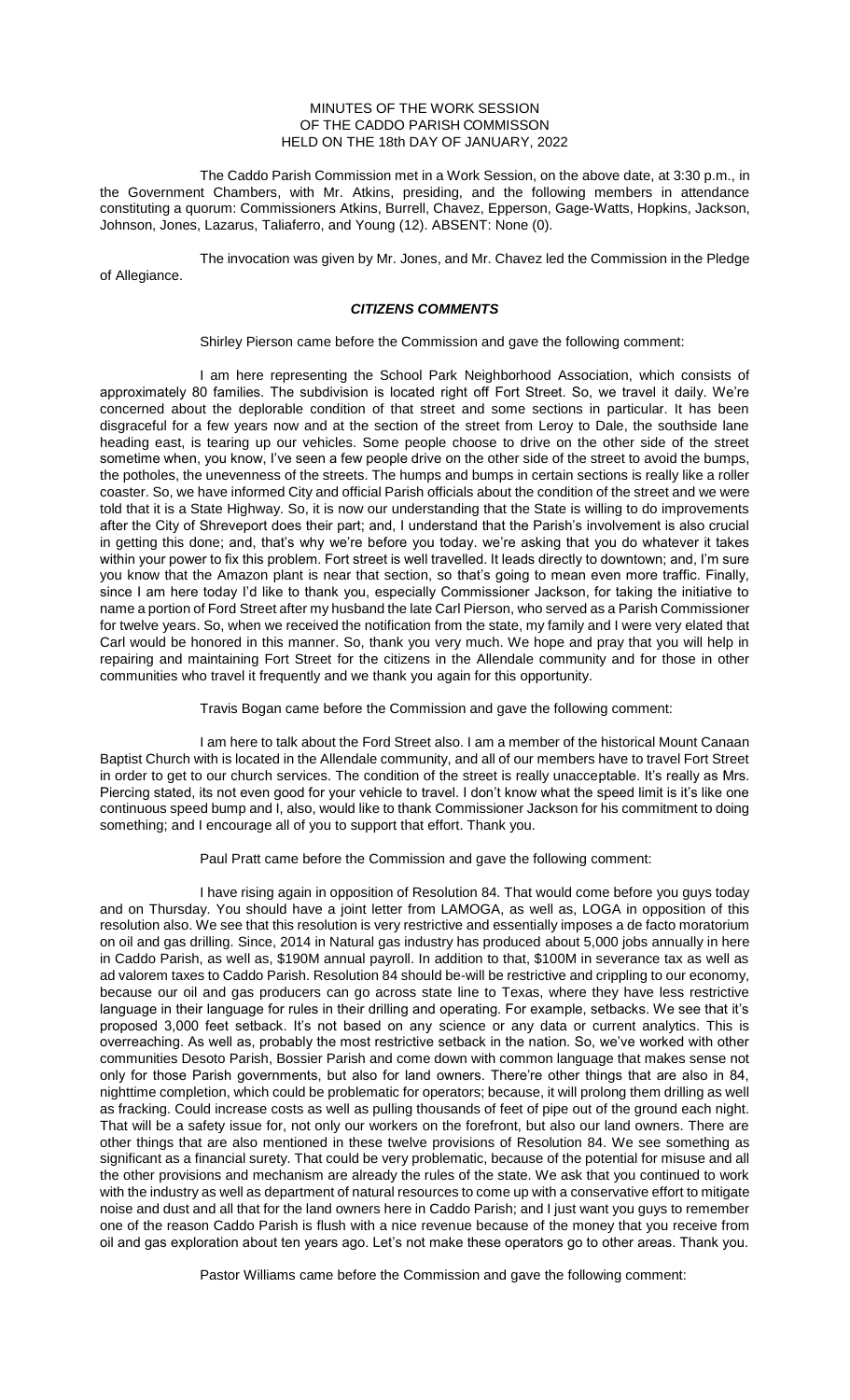Good afternoon. I am here also in support of Shirley Pierson. I am the Vice President of the School Park Association; and, our concerns are, again, Ford Street. As a lifelong resident of the Allendale/Lakeside community, the neighborhood that I reside in was built in 1962. Therefore, this neighborhood is 59 to 60 years old this year; and, in my lifetime being a residence there, I've never seen fort street in such a condition that it is. It is very unsafe to travel. If you don't wear your seatbelt, you will wear it once you come off of Ford Street. I guarantee you. You will end up in the top of your vehicle. It is a very frequent traveled street and I know that you guys will do what is within your power to help us in this situation. There are various churches that are on that street-major churches. As far as, Saint Rest in that area, Mount Canaan, Trinity Baptist Church, and all of these churches use that as an assessment to their property. As well as, going downtown. In fact, there is on the other end of Ford Street, which is Caddo, there is also construction of nice apartments going up; and, I'm quite sure that the people who have the tendency to move in there would not like to have to travel that roller coaster ride in order to get home or away from home. As well as, Amazon being in that area. So, please if you would do what is right in assisting us in getting that corrected. Thank you for your time and your patience.

## *VISITORS*

**Red River Waterway Commission** Colin S. Brown P.E., Executive Director of Red River Waterway Commission

Mr. Burrell said that they have postponed their visit with the Commission once again. Mr. Jackson and Mr. Young would like to be a part of the discussions with the Red River Waterway Commission.

The Clerk of the Commission mentioned that the Red River Waterway Commission submitted the following letter, which is also attached to the electronic agenda:

## *Commissioners,*

*My name is Colin Brown and I am the Executive Director of the Red River Waterway Commission. Thank you for the opportunity to provide a written update on the Red River Waterway Commission. As you well know, we are all living in very challenging times and having to adjust our activities as we continue to deal with the impacts of COVID. I will give you a brief summary of the Commission and recent Commission activities.*

- *The Red River Waterway Commission is the local sponsor of the J. Bennett Johnston Navigation Project, which we all know as, the Red River.*
- *The Red River Navigation Project was authorized by Congress in 1968. The Red River Waterway Commission was created in 1965. Construction began on the*  Locks and Dams in 1977 with Lock and Dam No. I opening in 1984. Locks and *Dams 4 and 5 were completed in 1994 making the river fully operational.*
- *The Red River flows for 270 miles in Louisiana. Of that 270 miles, approximately 220 miles are commercially navigable with that po11ion stretching from the Old River Lock to the Caddo-Bossier Port. It is authorized for a 9'deep by 200' wide navigation channel.*
- *Currently there are 5 locks and dams on the Red River that provide a total lift of 141 feet.*
- *The Red River Waterway District covers a 7-parish area that includes Caddo, Bossier, Red River, Natchitoches, Grant, Rapides, and Avoyelles Parishes.*
- *The Commission is chaired by the Secretary of the Louisiana Department of Transportation and Development, who appoints someone to act in his stead. It is governed by 11 Commissioners appointed by the Governor and confirmed by the Senate. There is one Commissioner from each of the 7 parishes that serve 6-year terms. Additionally, there are 4 At-Large Commissioners that serve terms concurrent with the Governor. As you all know, the Caddo Parish representative on the Commission is Mr. Ronald Lattier and the At-Large Commissioner from Caddo Parish is Mr. Versa Clark.*
- *The Commission, among other things, promotes economic and recreational development along the River.*
- *The Commission, with the Red River as the required nexus, works closely with the 5 public ports on the Red River as part of its economic development role.*
- *The five public ports include the Caddo-Bossier Port, the Red River Parish Port, the Natchitoches Parish Port, the Central Louisiana Regional Port, and the Avoyelles Parish Port.*
- *The Caddo-Bossier Port is the largest of the public ports on the Red River. The Commission currently has three Caddo-Bossier Port projects for which we have budgeted funds including: 1) Heavy Load Multi-Modal Warehouse with RRWC Investment of \$3,435,500, 2) Hardstand/Barge Infrastructure Project with RRWC Investment of \$3,963,650, 3) Slack Water Harbor Dredging Project with RRWC Investment of \$320,000. Recently, the Commission has worked with the Caddo-Bossier Port on completed projects that include: 1) Material Handling Equipment,*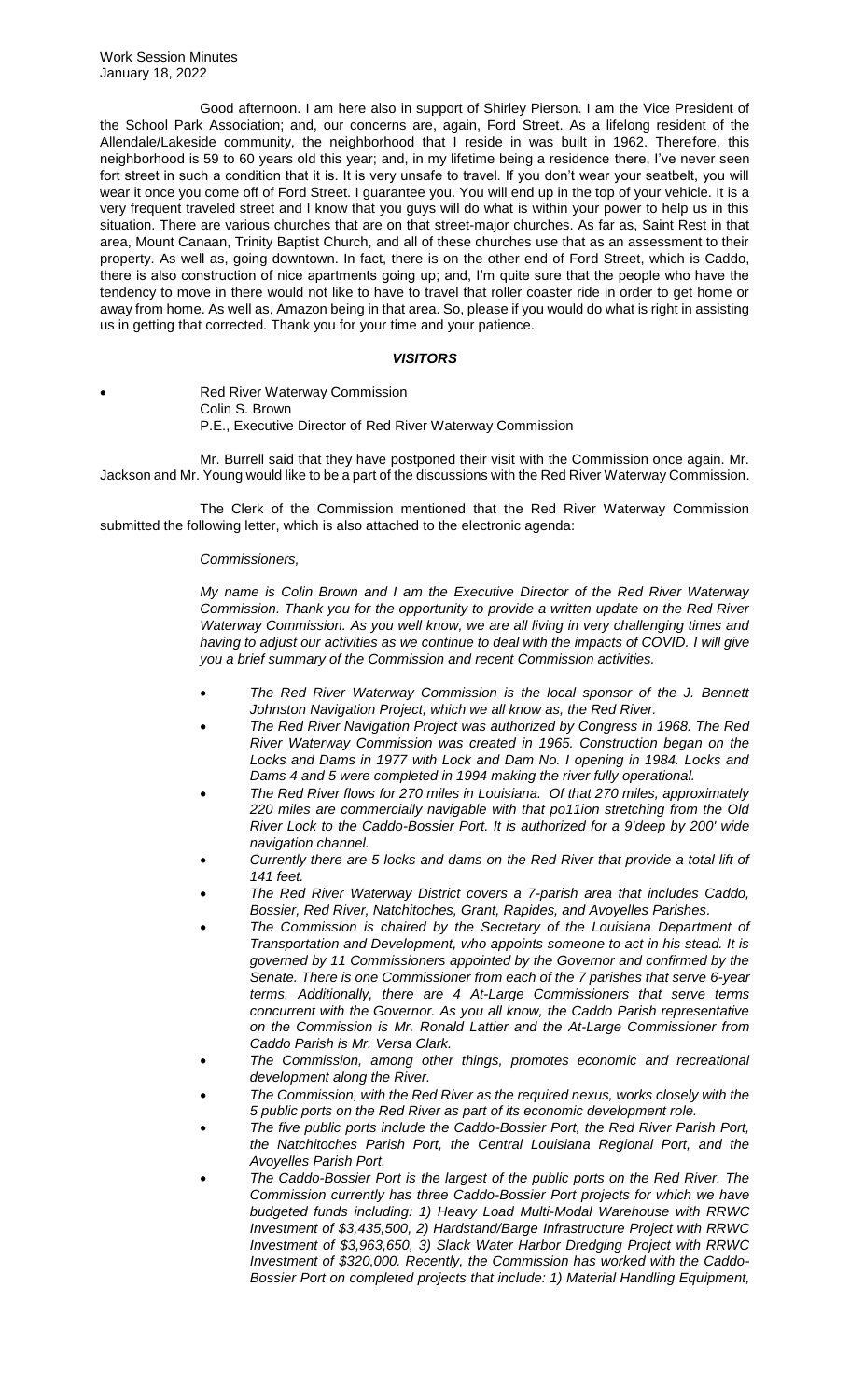*2) Warehouse Expansion, 3) Wheel Loader, 4) Dock Fendering System, etc.*

- *On the recreation side, the Commission owns and operates 19 Recreation Areas. The Commission has 3 Recreation Areas in Caddo Parish - the North Caddo Recreation Area, the Stoner Recreation Area, and the Bishop Point Recreation Area. Combined, these 3 Recreation Areas alone had a 2021 attendance of nearly 240,000 visitors.*
- *Current Commission projects in Caddo Parish include the Texas Street Bridge Lighting Project with RRWC Investment of\$1,000,000, and the Bishop Point, Red Bayou, and Natchitoches Comfort Station Project with RRWC Investment of approximately \$843,000. Recently completed projects in Caddo Parish include: I) Stoner/Teague Dock Rehabilitation with RRWC Investment of approximately \$3,000,000, 2) Shreveport Riverview Phase II Project with RRWC Investment of approximately \$1,179,000.*
- *In a combined economic development/recreation effort, the Commission works with the Shreveport-Bossier Sports Commission to bring fishing events to the Red River. In 2021 the following events occurred in the Caddo Parish area:*
	- *1. The Bass Federations High School State Championship - Economic Impact \$269,622*
	- *2. The Bass Federation National Championship - over I 00 anglers from all over the country with an average stay of 7-10 days - Economic Impact \$271,055*
	- *3. Crappie Expo & Mr. Crappie Invitational -The Expo utilized the entire Shreveport Convention Center for 3 days with over 100 vendors. 25,000 visitors attended the Expo over 3 days. Over 200 anglers competed in the event from all over the count1y. Expo Economic Impact - \$3,739,785, Tournament Economic Impact \$378,162*
	- *4. Kayak Bass Federation National Championship & Expo -The expo was held at the Shreveport Convention Center for 2 days and had over 30 vendors. 350 Anglers competed in the event- Economic Impact \$997,121*
- *As many of you will recall, the Red River hosted the 2009 and 2012 Bass Master Classics. We continue to seek to have these, and other, tournaments on the Red River.*
- *In regards to the economic and recreation development on the Red River, a question might be asked as to whether or not the investment in the J. Bennett Johnston Navigation Project is paying off. In that regard, in 2019, the Commission had Dr. Loren Scott complete an update to an Economic Impact Study that was originally prepared in 2006 and updated in 2013. The Economic Impact Study professionally, statistically, and empirically confirms the positive impacts from the Red River. The Red River Waterway Commission, working together with ports and communities along the Red River, has brought over \$10.8 billion dollars to the 7 parish region. As outstanding as that dollar amount is, when adjusted for inflation and put into 20 I 9 dollars, it jumps to almost \$14.4 billion.*
- *To more easily see the impacts of the Project, for every \$1 of tax collected, over \$36 in new spending, over \$61 in new business sales, and over \$18 in new household earnings has been generated.*
- *In spite of all of the good news, we face many challenges. One of the major challenges is the reduction in federal funding for channel dredging and backlog maintenance, and for waterways in general. The Commission continues to work closely with the Corps of Engineers regarding these challenges.*
- *As we move into 2022 and beyond, the Commission will continue to foster economic and recreation development by working with ports and communities on the Red River. New initiatives that the Commission has approved or is considering include the Extension of Navigation into Arkansas and a 12' Navigation Channel on the Red River. These items, if completed, would play a major role in the continued development of the Red River, Caddo Parish, and the entire Red River Waterway District.*

*Once again, thank you for the oppo11unity to provide this update on the recent and current activities of the Red River Waterway Commission. Thank you for what you, as Caddo Parish Commissioners, do for Caddo Parish and for our region.*

*Sincerely, /s/Colin S. Brown, P.E. Executive Director*

• North LA Criminalistics Laboratory Teri Pritchard

It was **moved by Mr. Young,** seconded by Mr. Burrell, *to move Colin S. Brown as a Visitor to Thursday's agenda.* Motion carried by acclamation.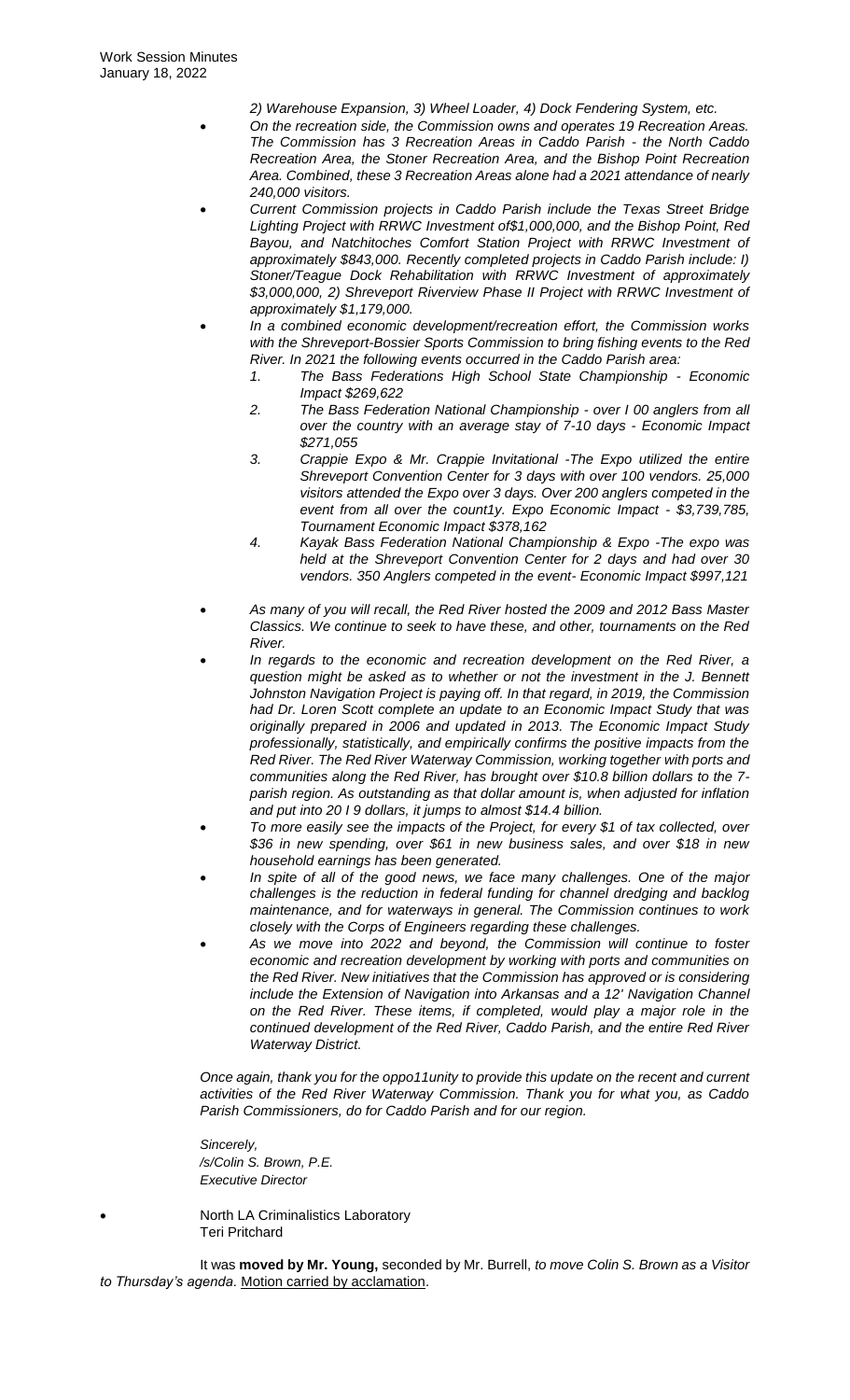Put A Poem On It Poetic X and Pam Atchison

Poetic X thanked the Commission for appointing him as Poet Laureate for Caddo Parish. He is proposing placing a poem mural in each one of the Commission districts that speaks to the history, neighborhood experiences, etc. that depicts that district.

Ms. Atchison said that even though Poetic X put together a timeline and budget for one year, this might be a two-year project.

Mr. Jackson wanted to know how Poetic X sees how this fit in with the character of the neighborhoods and how he would get students involved. Poetic X said that these murals and poems would motivate, encourage, and even inspire students to get more involved in literacy programs. It is his goal to get as many people as possible to gravitate towards poetry. Poetic X also said that he teaches workshops, so he can help people get their works recorded or published.

Ms. Atchison said that the poem murals would be Poetic X's work, and the QR codes attached to it would be a recording of that poem by Poetic X.

Mr. Young suggested power washing murals.

• Greater Shreveport Chamber of Commerce's Leadership Program Kay West

Ms. West said that she was in the 44<sup>th</sup> class for the Leadership Program, and they learned about economic development, transportation, and education. For their class project, they put together a public arts project and would like to partner with the Commission to possibly help fund it.

Mr. Cordavian Baylor said that the objective and goal from the Chamber Class is to communicate the deep desire for positive transformation and continued expansion and growth across this community. The project would be to create a landmark at the Marshall Street underpass, which goes right into downtown. It would be wrapped in colors that would represent the welcoming and encompassing feel and identity and culture of Caddo-Bossier citizens. He also said that the symbol of the butterfly would be incorporated in this project because it represents transformation. It is their goal to work with all community leader in order to communicate and serve as pillars of this community and make this happen.

Mr. Jackson requested that they submit an NGO application for this project. He also said that he is supportive of this project and hopes the Commission will support it as well.

Ms. West mentioned that they do have a budget for \$50,000. She said that the first round of funding came from the City of Shreveport, and they were also able to raise about \$13,000. They are asking the Caddo Commission to match those funds.

Mr. Chavez said that he is in support of this project. He mentioned that his office is adjacent to these pillars. He envisions a quarterly community clean-up with murals across every building. It is his hope to revitalize Marshall Street. He appreciates this team from coming today. Mr. Chavez also wanted to know how artists would participate in this endeavor. Mr. Baylor said that he has been doing public art throughout the City. He also said that he is the lead artist on this project and has two assistant artists, Ben Moss and Eric Francis. Boom lifts are also being acquired for this project since the tallest column is about 38 feet tall.

Mr. Young suggested power washing art. He also suggested this same type of art project on Dalzell Street under I-49.

Mr. Burrell asked Dr. Magner to speak on the Umbrella Broadband Committee.

Dr. Magner explained that the City, Caddo Commission, School Board, Shreve Memorial Library, and the Sheriff's Office got together to discuss developing a coherent broadband plan for this Parish. He also said that there is going to be a significant amount of federal dollars coming this way as a consequence of the bipartisan infrastructure bill that was passed. They want to avoid duplication, so they are looking at ways to create connections between the networks and systems that already exist. Currently, there is an informal collaboration to identify areas where there is either under-capacity or over-capacity in both the City and the Parish. They've also been in contact with the State Broadband Direction and are working with to do try and enable the alignment and integration of funding. Currently, the E-Rate Funding is restrictive in terms of how it can be used to access school and library patrons, but many neighborhoods around those institutions could benefit from Wi-Fi access. They've been successful at working with the schools and the law enforcement agencies to provide access to school cameras for first responders in an active shooter situation. They are hoping to meet again beginning in February to figure out the alignment around the federal dollars.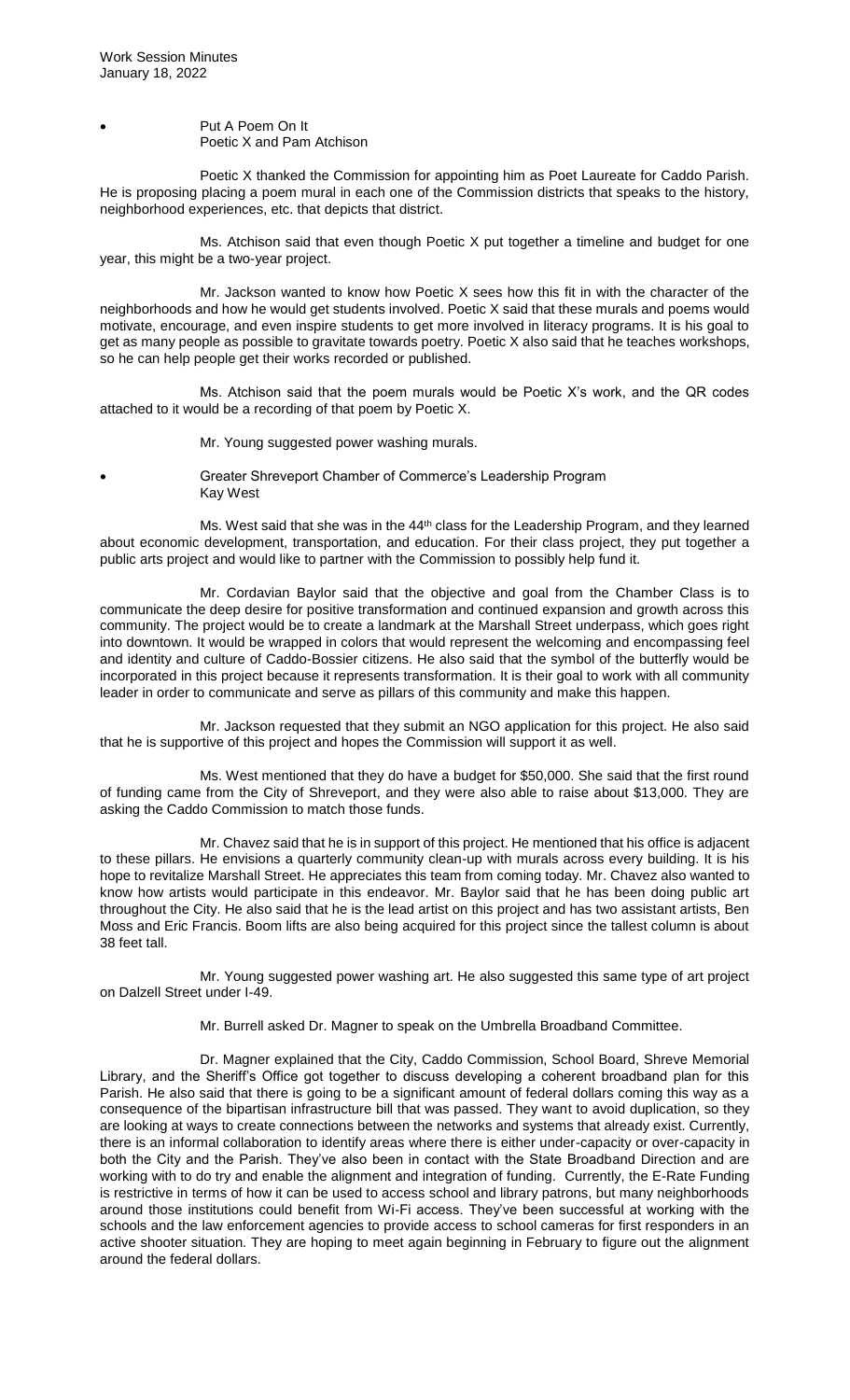Mr. Burrell said that the Geaux Grant's deadline was December 31, 2021. He mentioned that the providers have to apply for those monies.

• Community Healthcare Solutions Dr. Yolanda Burnom

Dr. Burnom said that pre-pandemic, Community Healthcare Solutions treated over 3,000 clients with intensive services. She explained that clients come in, and they provide intensive services for 14 days, then they are discharged from their program. Of those 3,000 clients, less than 2% returned for additional services or was admitted to an inpatient psychiatric facility or the legal system. During May of 2019, the Department of Health & Hospitals (DHH) and Medicaid came in and wanted to know why Community Healthcare Solutions were sending their clients through crisis services. Dr. Burnom told them that the old way of keeping clients for long-term is a medical model that does not work. After this site visit, Southern Poverty Law Center sued the State of Louisiana for non-existence intensive community-based services. She said that Community Healthcare Solutions is in the process of opening a 24/7 crisis stabilization center called Alternative Interventions. This will be a duplex that can house 8-12 clients up to 14 days, but their goal is to keep them between 5-7 days. It will be staffed 24/7 with a licensed provider, mental health specialist, peer support, and a nurse. They will also have a computer lab and daily activities. They will also offer a mobile crisis van. It is their goal to offer a different solution aside from Brentwood or the Juvenile Detention Center for non-violent crimes. They hope to partner with law enforcement agencies and probations officers to create a test pilot of this model.

Mr. Burrell said that he visited the facility, and this organization is much needed for this community and Parish.

Mr. Jackson pointed out that three different addresses were mentioned. Dr. Burnom explained that the Youree Drive location is for the admin offices, Quentin Street will be where the duplexes are located, and currently, Community Healthcare Solutions is located at 1519 Creswell. Mr. Jackson understood. He is also interested in talking with Dr. Burnom about the medical costs at CCC. He also mentioned to her the empty building that is across the street from CCC.

Mr. Jackson then wanted to know if this facility will be an in-patient facility. Dr. Burnom said that it is not, but an intensive community-based program. It is not their goal to keep clients in treatment for a long period of time.

Mr. Johnson asked that Administration look in to programs that they already have that would fit into Dr. Burnom's program.

• Waste Water Study Update Kevin Murnane

Mr. Murnane said that the Parish provided funding for a parish-wide waste water program for community health. This testing is a profoundly useful technology and can detect anything on a community level that a physician can detect from an individual.

Dr. Murnane explained how wastewater testing is a useful technology in public health monitoring as well as detecting COVID viral activity on a community level and that the wastewater testing has the ability to detect coronavirus before someone becomes symptomatic. He further explained that wastewater tests are being used across the country and alerted the Commission that there are reports that Boston's spike in coronavirus was found in their wastewater before the omicron variant reached Massachusetts. Dr. Murnane stated that wastewater tests can also test for methamphetamine, opioids, markers for cardiovascular health, cancer metrics, and any other test similar to what a physician can test. He also stated that the tests are an objective scientific system that could help direct fair and equitable public health decision. Dr. Murnane stated that they have been completing tests for over a year and a half in the City of Shreveport and have found that there are drug prevalence across all communities in Shreveport. Compared to a town in Kentucky that is known for its methamphetamine substance use, their wastewater tests ranged from 200-400 and Shreveport ranged in the 4000s. Dr. Murnane explained that there are drugs in Shreveport's underserved and overserved neighborhoods and that the data from their tests are used in interventions. He stated that they work with the Addiction Center, LSU and the Shreveport Police Department in handling crisis intervention training and de-escalation training in handling excited delirium, an effect of methamphetamine use causing provoked fear. Dr. Murnane also explained that they did not see the spike from the omicron variant due to their sampling schedule and have increased their frequency in testing and sequencing variances. He informed the Commission that they are trying to build a statewide consortium system by expanding into the rural areas of the Parish. They are facing challenges in testing in rural areas, because they are not on the City's water system or use septic tanks. Dr. Murnane stated that they are working with Louisiana Department of Health to create a statewide consortium and are trying to include Tulane, LSU Baton Rouge, University of Louisiana Lafayette, Grambling University, Louisiana Tech University Louisiana, Monroe and Shreveport as well as any other interested partners or universities that were interested. He requested the Commissioners with relationships Shreveport's closest municipalities Oil City, Vivian, Mooringsport, Greenwood, Blanchard and Keithville help facilitate inclusion in the wastewater testing.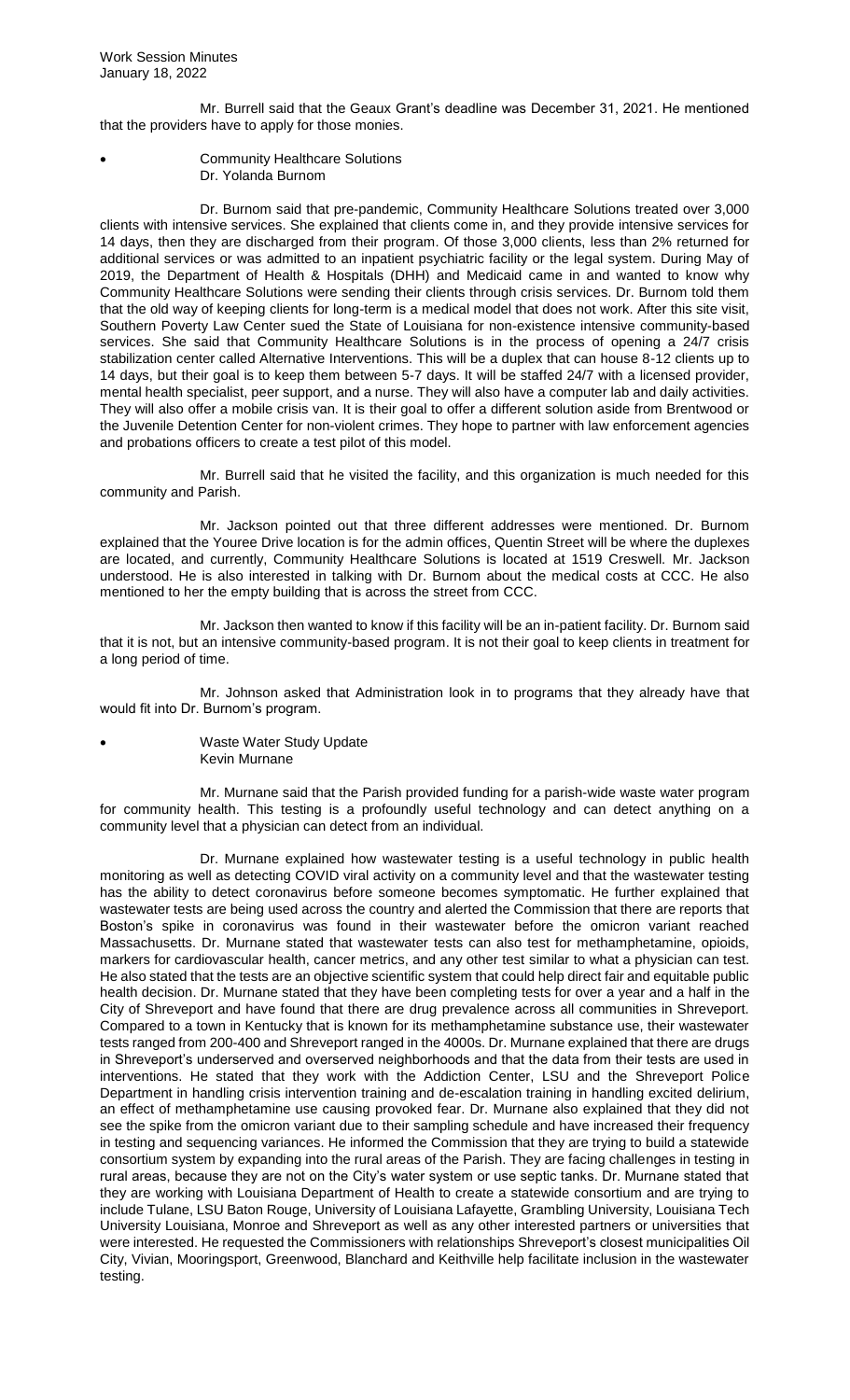Mr. Johnson asked Dr. Murnane if the wastewater plant's aeration pumps that spray mist into the atmosphere are dangerous and spreading the COVID virus to nearby neighborhoods and subdivisions. Dr. Murnane responded that there are small fragments of the virus' DNA strands in the mist that are not living nor can it replicate, reproduce and that is extremely unlikely that it could cause infection. He also stated that the DNA is excreted by people who are infected but are not symptomatic and that excreted DNA can signify the level of infection in a community. Mr. Johnson voiced concern that the wastewater treatment could spray water into the yards and backyards of homes and on people. Dr. Murnane stated that there has not been a recorded circumstance of an infection caused by wastewater mist. Although, he cannot guarantee it won't happen but it is extremely unlikely.

Mr. Young asked how the water is tested from treatment plants and whether those tests can isolate results by neighborhood. Dr. Murnane explained that they gain access to waste water through manholes that they can map the feeder lines that go to through the access point. Then, they go to a lift station to get service from the manhole to the overall system. Mr. Young asked Dr. Murnane for suggestions on possible public health measures could be taken to contain a single, highly infected neighborhood. Dr. Murnane responded that there is heated debate about that and stated that targeted notifications through the City's network in that particular area and increased outreach for vaccinations, social distancing, masking, and other interventions can occur. The issue that is in discussion is for more vigorous interventions. Mr. Young asked if cordoning off a neighborhood is an option. Dr. Murnane stated that they have tried that in South Africa and it did not work at all.

Mr. Burrell expressed excitement for Dr. Murnane's research and how it provides a myriad of significant scientific and unbiased information about neighborhoods. He agreed that being able to identify high drug activity in neighborhoods could help the police department with creating a program to do better.

Mr. Jackson wanted to know if the wastewater testing correlates with testing positive rates and hospitalizations. Dr. Murnane explained that there is a delay between the correlations due to random factors, people who are positive do not get tested or people who are positive with COVID just wait it out and self-quarantine without a follow up test. He also mentioned that reversely the wastewater testing does correlate when infections have increased and decreased in neighborhoods.

# *ADMINISTRATION REPORT*

U.S. Treasury Emergency Rental Assistance Program

Mrs. Barnett said that they are currently writing on their last allocation from the Treasury. They were reallocated funds through the State and through the national pool of \$5.2M, but they have not received those funds. They have already allocated approximately \$4M of those funds to be paid out as soon as they are received. The deadline for submitting applications is Wednesday, January 19, 2022. In the event there is a reallocation from Treasury, they will go through the process of reopening the application portal. The Parish of Caddo has distributed approximately \$40M of ERAP funds.

Dr. Wilson commended the Finance Department for all of their hard work in providing the citizens with this funding.

Mr. Jackson asked about Grace Project. Dr. Wilson said that they are lacking in the proper document based on what the Treasury requires. He also said that they have reached out to them in order to obtain that documentation. Dr. Wilson also mentioned that each of the community partners received \$10,000 for startup costs.

Dr. Wilson also pointed out that no customer, of the 14,000 that were served, said they were displeased with any particular organization.

Mrs. Gage-Watts wanted to know who were the attorneys that were helping with eviction mitigation. Attorney Frazier said Jeremy Baybars, Thomas Mayfield, and Alonzo Jackson were, but their contract ended December 31, 2021. She also mentioned that they were not compensated unless they actually assisted someone. Attorney Frazier also said that Alonzo Jackson is still under contract because he has assisted people since December 31, 2021. Mrs. Gage-Watts then wanted to know how many people were helped. Attorney Frazier said that three or four people were assisted. Mrs. Gage-Watts then wanted to know how was this advertised. Attorney Frazier said that it was placed on the website and mentioned in the meetings. She also mentioned that persons who are eligible for assistance with eviction mitigation have to be direct participants.

Mr. Johnson suggested having more advertisement for important issues, such as eviction mitigation. He said that most people don't go to the website. Mrs. Bryant said that they also used social media as a form of advertisement. Mr. Johnson suggested advertising these types of issues on TV.

## • Juvenile Detention

There are 21 children in the detention center; six of which are 17 year old, five are OJJ. There are also 8 children in CCC.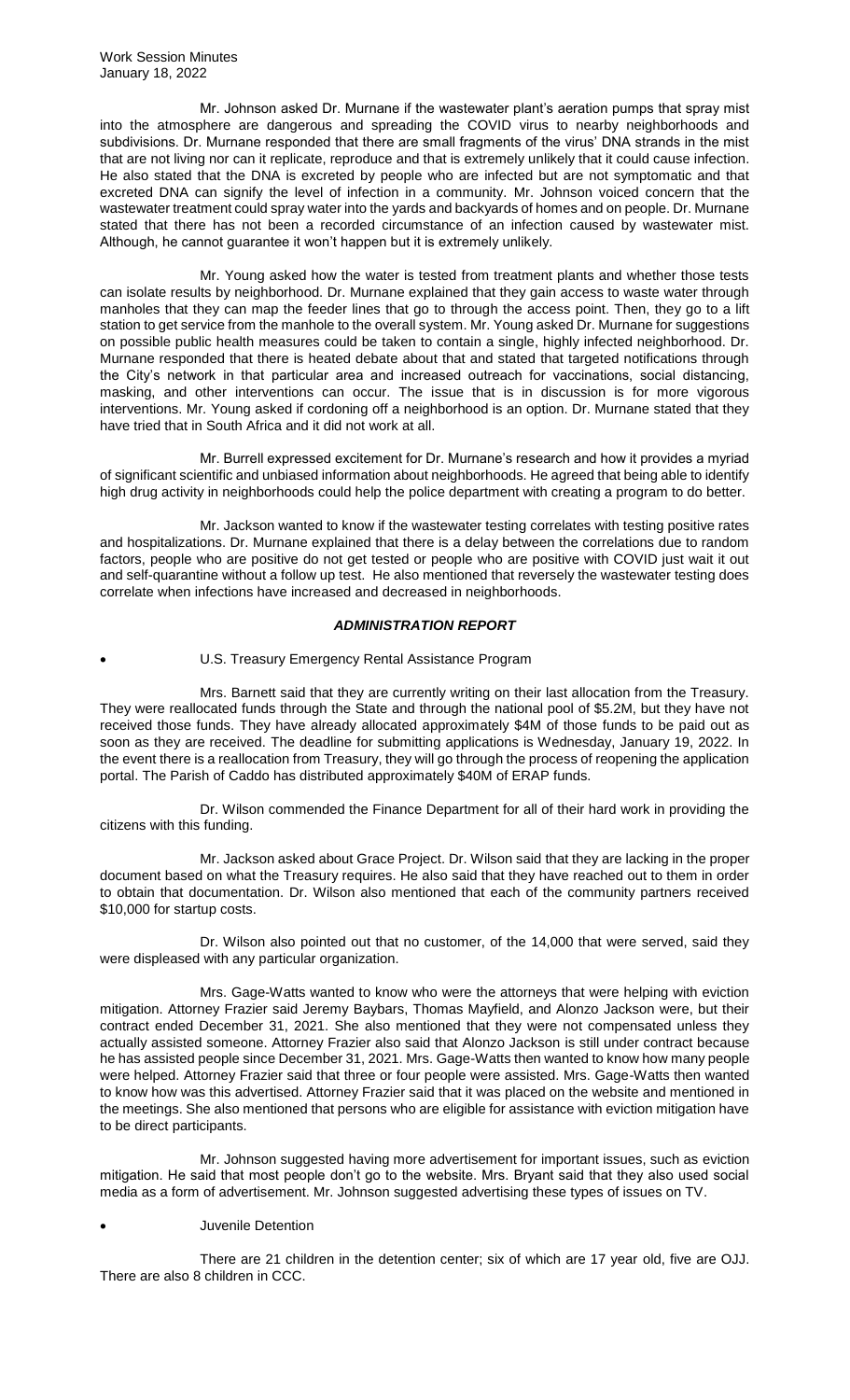Mr. Young asked for an update on what is needed to make conditions for juveniles at CCC more humane and appropriate to their age. Dr. Wilson said that he, Attorney Bernstein, and Mrs. Bryant met with Sheriff Prator, along with their Chief Deputy. The Sheriff's concern was that they are short on personnel, and he had to put the kids into areas where the adults were located. Some of the kids had gang affiliations; when they were left by themselves, they would fight with each other. To manage that, the Sheriff had to split them up. Sheriff Prator said that they are 75 deputies short, so there is a tremendous staffing problem that prohibits him from having a separate area.

Mrs. Gage-Watts wanted to know how many commissioned deputies are at the Caddo Parish Sheriff's Office. Dr. Wilson said that he will find out.

Mr. Johnson wanted to know how many parishes in Louisiana have a detention center. Mr. Clay Walker, Juvenile Services Director, said that there are fourteen centers statewide. Mr. Johnson then wanted to know where do the juveniles go if that parish does not have a facility. Mr. Walker explained that they either go to a place where the Parish rents a bed or in an adult facility for a short period of time. Dr. Wilson said that it has been problematic meeting the State's facility requirements. Mr. Walker said that they did look into how much it would cost to rent beds, and that number came out to be \$2M, which Juvenile Services does not have. He also said that if there is an empty facility, it would need to be staffed. Mr. Johnson then wanted to know if CCC meets the State's guidelines. Mr. Walker said that they do not for juveniles. Dr. Wilson said that those children are there because of the nature of their crimes.

## • December, 2021 Financial Report

Dr. Wilson also mentioned that the 2021 December Financial Reports are each Commissioners' station as well as being electronically attached to the agenda.

• Tim James, Inc. and Ford Street Comparison

Dr. Wilson provided copies of this document to the Commissioners, as well as a copy of the Administrator's recommendation regarding Right-Sizing.

Mr. Jackson said that it seems he received a contrast and not a comparison. Dr. Wilson said that he did his best to do a comparison and added that if more is needed, an engineering firm would need to do it.

• COVID

There have been 29 positive COVID cases with the Caddo Parish Commission organization, with 4 contacts. The Clerk of Court's office had three cases; District Attorney's Office had thirteen; Vivian Health Center had two; and the Coroner's Office had two cases.

## • Broadband

Mr. Epperson talked about the Broadband Committee. The Clerk of the Commission explained that a Broadband Committee was formed, but there has only been one nomination for the committee. Mr. Epperson said that this is important and is "something that we should get clicking on".

Mr. Burrell mentioned that the Chamber is not "driving the Commission in terms of broadband". He explained that the committee was set up, but he has not heard from anyone, so he reached out to professionals in those areas.

Dr. Wilson said that they submitted three letters of support to internet service providers with regards to the Gumbo Grant to be able to get money to help underserved areas of Caddo Parish or the rural areas.

## • Requests from Commissioners

Mrs. Gage-Watts requested an update for COVID testing kits for the citizens. Dr. Wilson said that they requested the kits last week, but have not heard back.

Mr. Epperson talked about orphan wells and mentioned that they are now under the Infrastructure Act. He asked that Administration research it.

Mr. Jackson said that there is a young lady that would like to open an event center on Wells Island Road. He asked that Administration help her resolve this issue.

# *COMMUNIQUES & COMMITTEE REPORTS*

• Mr. Epperson mentioned that there will be free COVID kits available to citizens. They need to go to special.usps.com/testkits. They will be able to receive four kits per household at no cost.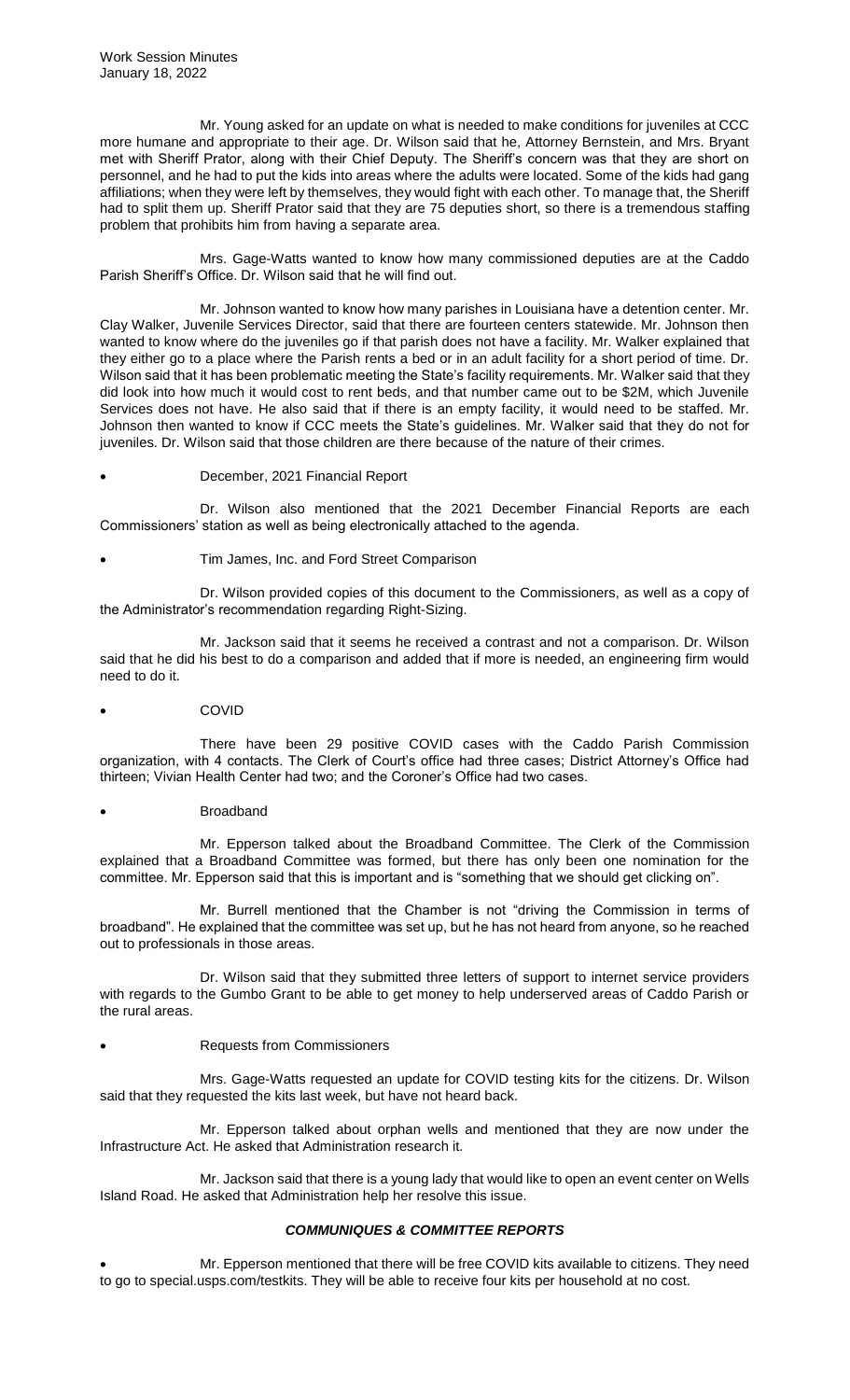# *PRESIDENT'S REPORT*

Mr. Atkins reminded the Commissioners to submit names to the Clerk of the Commission with regards to the Broadband Committee.

## *OLD BUSINESS*

It was **moved by Mr. Epperson,** seconded by Mr. Hopkins, *that Ordinance No. 6154 of 2022, in regards to Zoning Case 21-35-P, an ordinance to amend Volume II of the Code of Ordinances of*  the Parish of Caddo, as amended, the Caddo Parish Unified Development Code, by amending the zoning *of property located on the west end of Sandi Acres Loop, Caddo Parish, LA, from RMHS, Residential Manufactured Home Subdivision District, to R-A Rural-Agricultural District, and to otherwise provide with respect thereto* be moved to Thursday's agenda for introduction.

Mr. Epperson said that he has not received any complaints or concerns from citizens. He asked that the Commission support this ordinance.

## *NEW BUSINESS*

**Substitute motion by Mr. Jackson,** seconded by Mr. Chavez, *to move the following ordinances to Thursday's agenda for introduction:* 

- *Ordinance No. 6154 of 2022, in regards to Zoning Case 21-35-P, an ordinance to amend Volume II of the Code of Ordinances of the Parish of Caddo, as amended, the Caddo Parish Unified Development Code, by amending the zoning of property located on the west end of Sandi Acres Loop, Caddo Parish, LA, from RMHS, Residential Manufactured Home Subdivision District, to R-A Rural-Agricultural District, and to otherwise provide with respect thereto*
- *Ordinance No. 6174 of 2022, an ordinance amending the 2021 Budget to amend the Budget of Estimated Revenues & Expenditures for the Head Start Fund and to otherwise provide with respect thereto*
- *Ordinance No. 6175 of 2022, an ordinance amending the 2021 Budget to amend the Budget of Estimated Revenues & Expenditures for the Section 8 Fund and to otherwise provide with respect thereto*
- *Ordinance No. 6176 of 2022, an ordinance amending the 2021 Budget to amend the Budget of Estimated Revenues & Expenditures for the General Fund to provide an appropriation for the Wheelchair Ramp and Roof Repair Program and to otherwise provide with respect thereto*

Mr. Jackson, Mrs. Gage-Watts, and Mr. Burrell asked to be co-sponsors for Ordinance No. 6176 of 2022.

At this time, Mr. Jackson's substitute motion carried, as shown by the following roll call votes: AYES: Commissioners Atkins, Burrell, Chavez, Epperson, Gage-Watts, Hopkins, Jackson, Jones, Lazarus, Taliaferro, and Young (11). NAYS: None (0). ABSENT: Commissioner Johnson (1). ABSTAIN: None (0).

It was **moved by Mr. Jackson,** seconded by Mr. Burrell, *that Ordinance No. 6177 of 2022, an ordinance amending the Budget of Estimated Revenues & Expenditures for the Oil & Gas Fund and the Riverboat Fund to provide an appropriation of \$32,000 for a mural program and to otherwise provide with respect thereto* be moved to Thursday's agenda for introduction and remanded to the Economic Development Committee for review before final passage. Motion carried, as shown by the following roll call votes: AYES: Commissioners Atkins, Burrell, Chavez, Epperson, Gage-Watts, Hopkins, Jackson, Johnson, Jones, Lazarus, Taliaferro, and Young (12). NAYS: None (0). ABSENT: None (0). ABSTAIN: None (0).

It was **moved by Mr. Jackson,** seconded by Mr. Epperson, *to englobo and move the following items to Thursday's agenda:* 

- *Ordinance No. 6178 of 2022, an ordinance to repeal Sections 32-160 through 32- 167 of the Caddo Parish Code of Ordinances regarding Noise Violations, and to otherwise provide with respect thereto*
- *Ordinance No. 6179 of 2022, an ordinance to repeal Sections 26-38, Section 26- 126, and Sections 26-162 through 26-166 of the Caddo Parish Code of Ordinances regarding Weight Limits, and to otherwise provide with respect thereto*
- *Ordinance No. 6180 of 2022, an ordinance to repeal Chapter 8 of the Caddo Parish*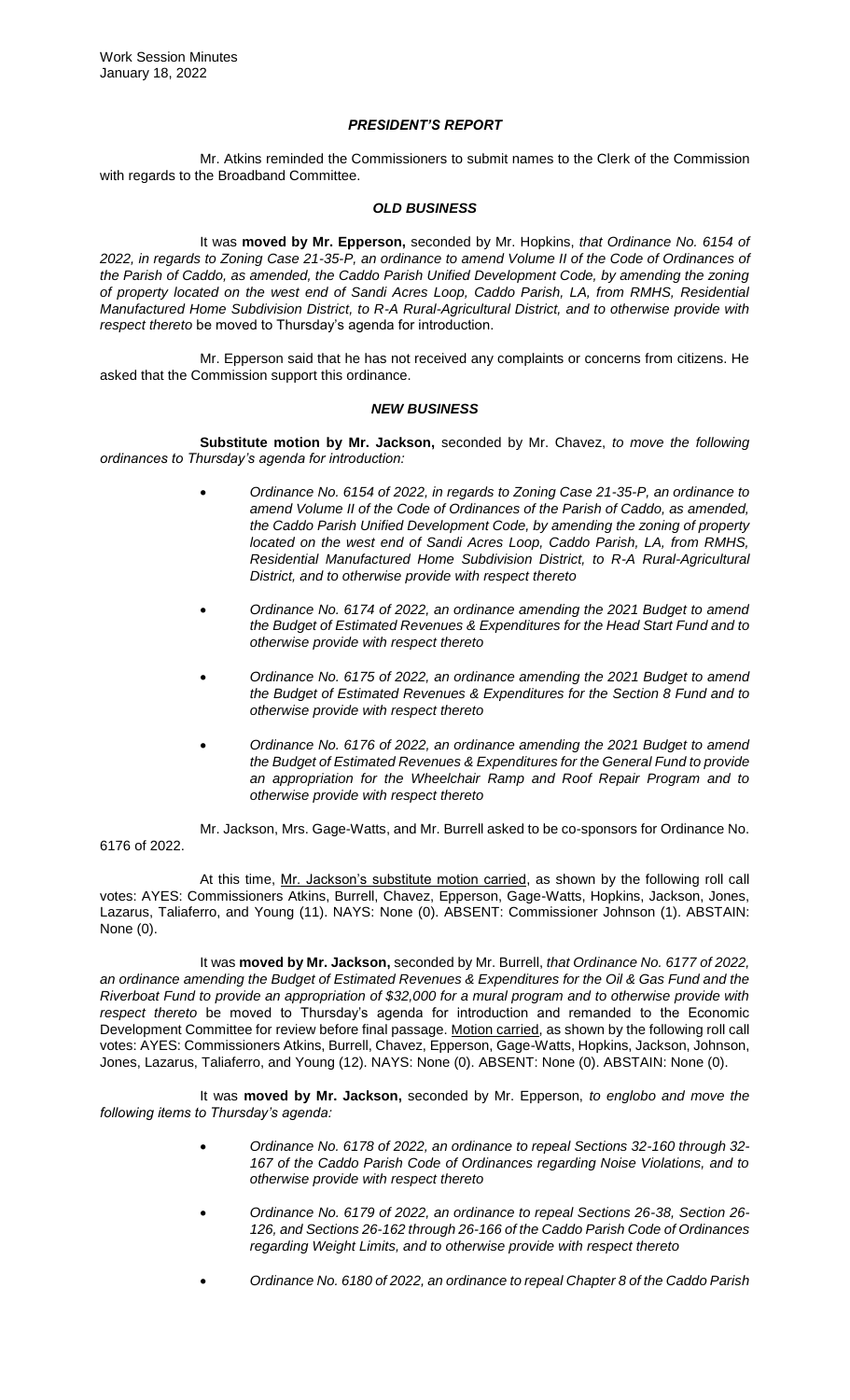*Code of Ordinances regarding Animals & Fowl, and to otherwise provide with respect thereto* 

- *Ordinance No. 6181 of 2022, an ordinance to repeal Section 12-248 through 12- 252 of the Caddo Parish Code of Ordinances regarding Sexually Oriented Businesses, and to otherwise provide with respect thereto*
- *Ordinance No. 6182 of 2022, an ordinance to repeal Chapter 4 of the Caddo parish Code of Ordinances regarding Alcoholic Beverages, and to otherwise provide with respect thereto*
- *Ordinance No. 6183 of 2022, an ordinance to repeal Sections 12-21 through 12- 26 of the Caddo Parish Code of Ordinances regarding Occupancy Taxes, and to otherwise provide with respect thereto*
- *Ordinance No. 6184 of 2022, an ordinance to repeal Section 32-115 through 32- 118 of the Caddo Parish Code of Ordinances regarding Teen Curfews, and to otherwise provide with respect thereto*
- *Ordinance No. 6185 of 2022, an ordinance to repeal Sections 30-19 through 30- 31 and Sections 30-51 through 30-55 of the Caddo Parish Code of Ordinances regarding Property Standards, and to otherwise provide with respect thereto*
- Jackson: think some folks have said that I have, you know, tried to slap the fine citizens of the rural areas in the face, which mean I will be slapping my friend Todd Hopkins, and I would dare do that. What I have consistently tried to figure out is what is it that we want, as it relates to zoning regulations, and things of that nature. A lot of us have been some pretty ugly things up here around this issue, and for no reason at all. We've tried to figure out what it is that the rural areas want. I think their Commissioners were on the path to try to figure that out, but we've been bombarded for the last three or four weeks with folks saying they don't want anybody touching their property rights. We've had videos made about us, and they don't want anybody messing with their property rights. At no point did anybody ever tried to make a distinction between property rights and zoning. There has been a mass cadre of folks saying don't mess with my rights. the reality is to say that we're going to live in a society—a lawless society is simply unimaginable and unbelievable. The other thing to me is that we've got a lot of folks who have been quiet on this issue. I got called out by a sector of this community, a business sector of this community for a seconded the motion to move forward the repeal of the UDC. Then I have a developer that is building quarter of million dollar homes in the northern part of the perimeter in my district, call me and chew me out because he said what we're about to do is violate an agreement that he thought he had with local government, which was to build those nice homes with the protection that he would have zoning, which is literally right across the street out in the unincorporated areas of the Parish. I always use Commissioner Gage-Watts for this example. we have a lot of places around here where if we don't have some level of regulation, or rule, we'd have a lawless society but you know, a lot of folks have called me out for introducing this, but I want us to hear what is being said out in the public.

At this time, Mr. Jackson asked that a video be played for the Commission and public to

see.

- Jackson: Before I put these on the agenda, I questioned whether I should do this. I called the Attorney's Office. I called several folks, and said, 'should I do this?' They were lost on what exactly do we want—or what do the rural residents want. And so you can't say that you want no regulation. You don't want to regulate private property without having any of these as well. So here we are, and I think we need to determine where we want to go.
- Johnson: When I first got elected to office, I was getting phone calls, that we had laws on the books that didn't have any teeth to them. And that things weren't happening. The only reason that is even brought in the attention is because we enforced what was on the books. They sent people out to write citations on things that were happening. The UDC had existed for two years, before we send somebody out. We had six months, and I prolonged it in the in the commission, before it even passed—trying to get public input. But they were like, it doesn't bother me, so I'm not worried about. Until we sent officers out and that is when all this happened. So, whether we go back to what we had, until we start putting people out enforcing those laws, they'll be back down here again complaining. But I'm not going to live in a parish where we have no rules because it will get out of hand. I'm not going to support repealing all of this. We need to have at least that in place because that's better than nothing at all. I tried to explain to people that a covenant is good within a neighborhood, but once you go across the street—I can put a dog pound across the street, or I can put a manufacturing plant across the street, and you can't do anything about it, even with all of the pristine covenants you have in your neighborhood. You still want to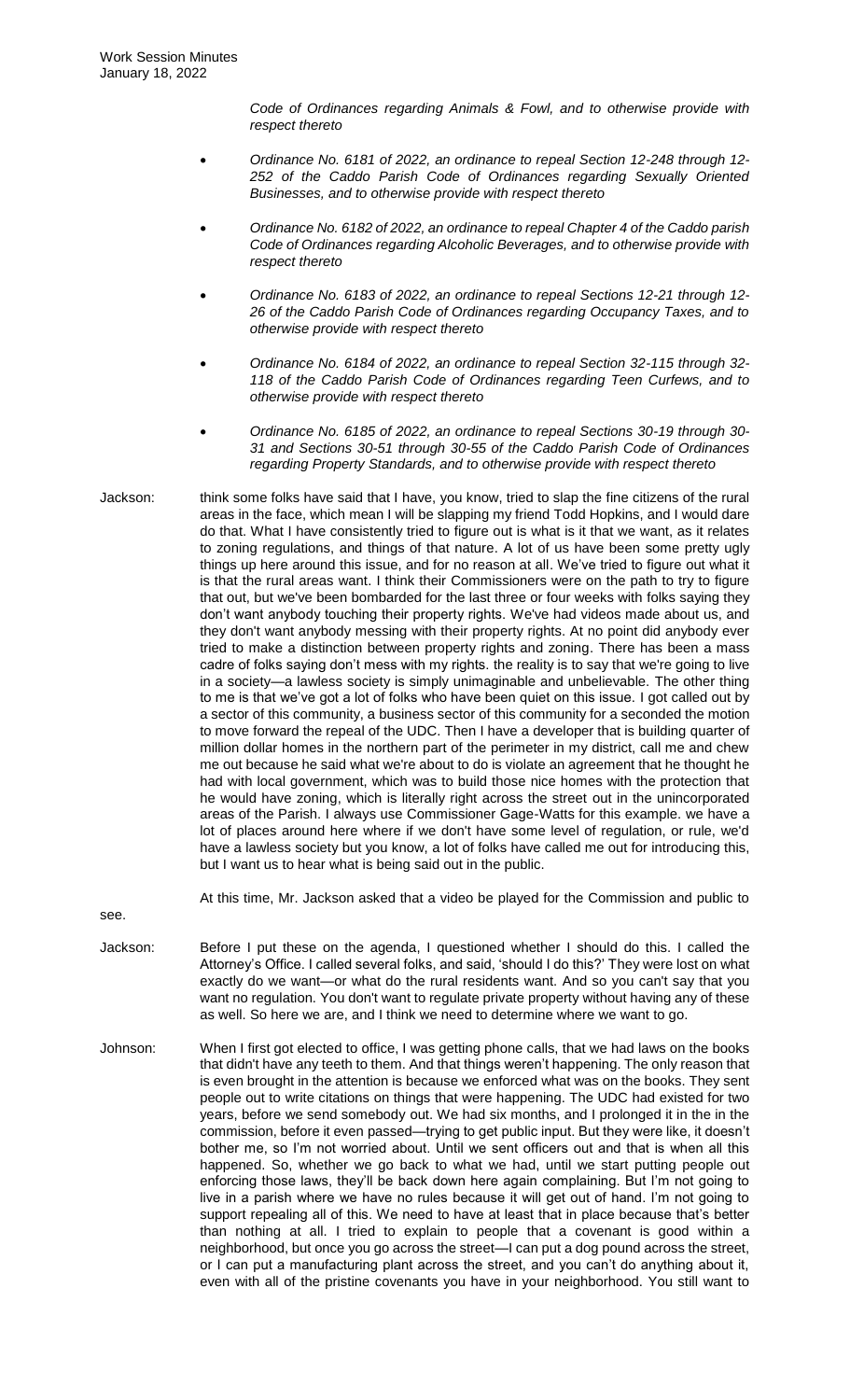know about what's across the street. They don't realize that. Lakeview is one of the worst neighborhoods in the Parish because it has no covenants. So, you have from a single wide trailer to four- or \$5 million-dollar houses all in the same neighborhood. Are you going to turn one way or turn the other way? So that creates a problem. And so, I will not support those, keep those in place until we can come up with something that's better than those, and not as worse as the UDC. When you first saw the UDC, it was ridiculous. You can buy a tract of land, and you cannot cut down all the trees on your own land. I'm not gonna support it, because somebody out their man, they could whatever tree they want down and plant whatever trees they want to play in this place. What I have a problem with one of the groups that came down here that was arguing with us all the time about these laws in place, that property rights, their property rights. Well, they were come to the Commission about property rights, but then going to the City Council and keeping somebody from developing an area right outside of the Cooper Road. You're either for property rights, or you're against property rights. If I own this track land, and you say that you don't want to have no property rights, and do whatever you want to do. But they were being selective. We're going to help support this neighborhood over here, but keep this one from being developed. That's not right. You have to be on one side of the fence or the other. So, with property rights, there are some restrictions that roll with them. They strengthen them some more. And let's move forward instead of doing all of this other stuff.

- Young: I just like to point out that the Long-Range Planning Committee appointed a citizens advisory committee to make recommendations about what kind of level of regulation they want in Caddo Parish. All regulations exist within a degree; they're not absolute; none is binary zero or a one. Zoning regulations are the most comprehensive and restrictive form of land use regulations. They are specifically disclaimed as undesirable by the committee and the report that we talked about and was voted on in the Long-Range Planning Committee. That report specifically said that ordinances such as these which are listed for potential repeal, were the level of regulation that they preferred for the place where they live. And so I don't think that claiming to repeal down moves the conversation forward constructively, so I'm gonna vote against it.
- Burrell: this kind of thing becomes so political, I guess, just while we in political positions. But at the same time, I'm new to the commission and city ordinances. But as I understood it, even out in the Parish, beyond our city limits, there are regulations. we do have some sort of codes that are out there. I understand that some people did not want the UDC because that was more restrictive than what we already have out there in the rural area. It was my understanding that the MPC said they were modifying those rules that were out in the rural to not make it as astringent as the UDC itself, but a modification of the UDC or the existing rules that are out in the rural. I know he presented a draft to us early on, which almost match what was there originally, they weren't complaining about the rules that were out there before this UDC thing came. I know the MPC director, Alan Clark, did his due diligence to try to modify what was out there by using examples from other rural areas. It appears that they rejected that too. So, I'm back to Commissioner Johnson's statement. Either you want rules or you don't; you can't have it both ways. We need to go back and work with the MPC on getting some sort of modification of what's out there now and to do it so it will be less stringent on the people who are living out there now.

**Call for the Question by Mr. Epperson,** seconded by Mr. Jackson. Motion carried, as shown by the following roll call votes: AYES: Commissioners Atkins, Burrell, Chavez, Epperson, Gage-Watts, Hopkins, Jackson, Johnson, Lazarus, Taliaferro, and Young (11). NAYS: None (0). ABSENT: Commissioner Jones (1). ABSTAIN: None (0).

At this time, Mr. Jackson's motion failed, as shown by the following roll call votes: AYES: Commissioner Epperson (1). NAYS: Commissioners Atkins, Burrell, Chavez, Gage-Watts, Hopkins, Jackson, Johnson, Jones, Lazarus, Taliaferro, and Young (10). None (0). ABSENT: None (0). ABSTAIN: None (0).

It was **moved by Mr. Jackson,** seconded by Mr. Johnson, *to englobo and move the following ordinances to Thursday's agenda for introduction:* 

- *Ordinance No. 6186 of 2022, an ordinance amending the Budget of Estimated Revenues & Expenditures for the E. Edward Jones Housing Trust Fund for the year 2022 to appropriate funds received from the U.S. Treasury in the amount of \$5,274,675 for the Emergency Rental Assistance Program and to otherwise provide with respect thereto*
- *Ordinance No. 6187 of 2022, an ordinance amending the Budget of Estimated Revenues & Expenditures for the E. Edward Jones Housing Trust Fund for the year 2021 to appropriate Emergency Rental Assistance Program from the State of Louisiana and to otherwise provide with respect thereto*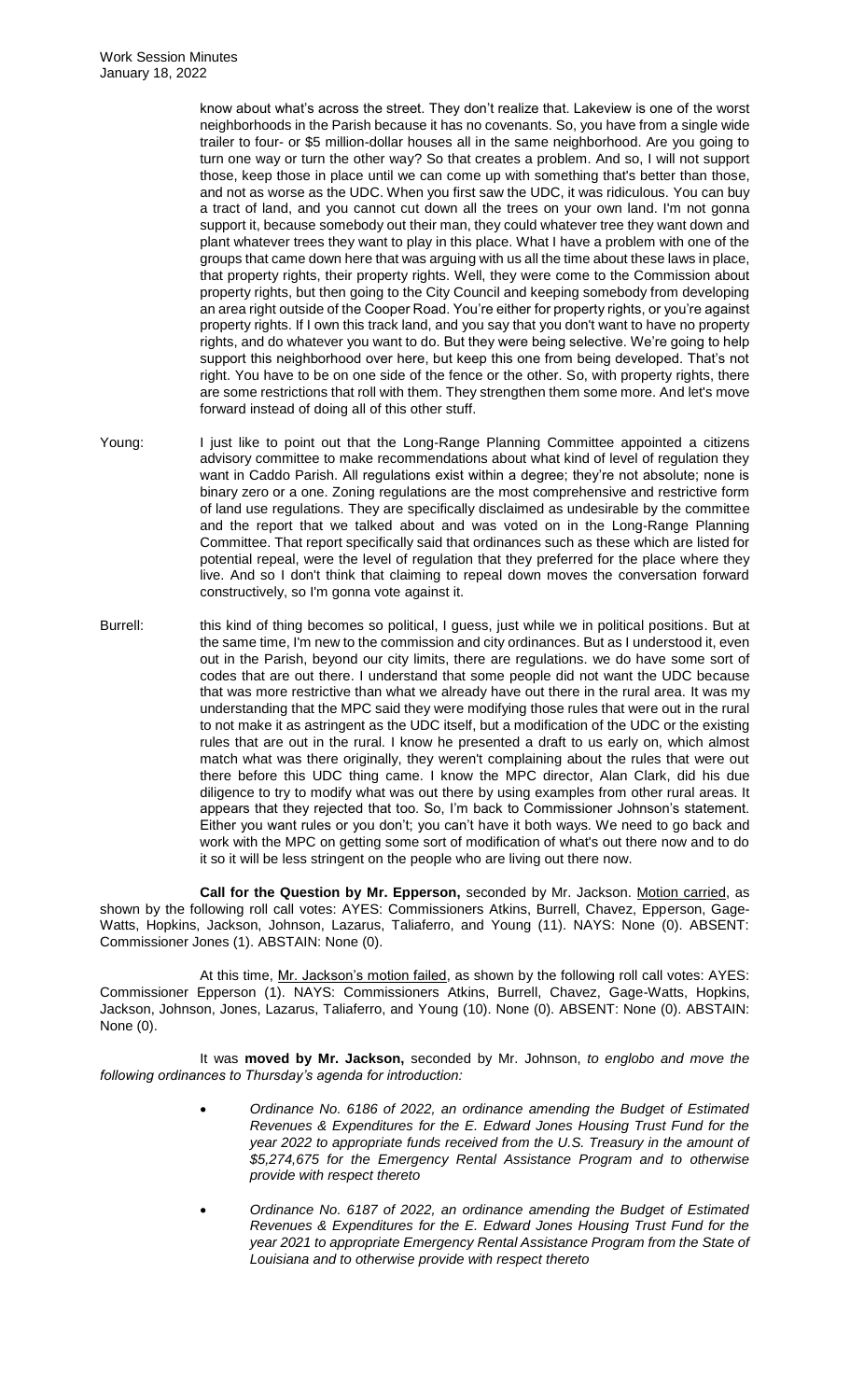At this time, Mr. Jackson's motion carried, as shown by the following roll call votes: AYES: Commissioners Atkins, Burrell, Chavez, Epperson, Gage-Watts, Hopkins, Jackson, Johnson, Jones, Lazarus, Taliaferro, and Young (12). NAYS: None (0). ABSENT: None (0). ABSTAIN: None (0).

It was **moved by Mrs. Gage-Watts,** seconded by Mr. Johnson, *that Ordinance No. 6188 of 2022, an ordinance amending the Budget of Estimated Revenues for the American Rescue Plan Fund to provide an appropriation for Ring Doorbell Pilot Program in Caddo Parish, and to otherwise provide with respect thereto* be moved to Thursday's agenda for introduction.

Mrs. Gage-Watts said that this program is designed to help make the community safer by all by purchasing up to \$100,000 Ring devices for residents in hot-spot areas. The mission is to support residents in these areas that are plagued by gun violence in particular, by providing an additional tool to help fight crime. The participants must be in Caddo parish, as it is stated in the ordinance address is identified in targeted areas. The device will also include one year of paid subscription costs, applicants will receive the devices on a first come first served basis, and they have to be at least 18 years old. They must also agree to register with the Shreveport Crim Center to allow law enforcement to access these devices. They must also own a mobile device and have a Wi-Fi internet connection. There will be a limit to one per household.

Mr. Chavez wanted to know if there would be help to those citizens who do not have internet access. Mrs. Gage-Watts said that there are options such as Internet Essentials with Comcast.

Mr. Chavez also wanted to know how the one-year subscription would be paid. Mrs. Gage-Watts said that the Parish would pay for the one-year subscriptions with Ring.

Mr. Johnson pointed out that this is a pilot program to help gather data to determine if this program should carry on year to year.

Mr. Epperson asked about the cameras that were set up. Mr. Chavez said that those cameras could not be used from the American Rescue Plan Fund. Mr. Johnson said that the purpose would need to be changed.

Mr. Epperson then wanted to know if there are any other communities who are using this program. Mrs. Gage-Watts said that Chicago is using it, and it is a successful program.

Mr. Epperson also wanted to know who would be responsible for damages to the cameras. Mrs. Gage-Watts said that it would be the citizen's device.

Mr. Hopkins wanted to know about the residents in the rural areas of the Parish. Mrs. Gage-Watts said that information would go to the Sheriff's Office.

Mr. Taliaferro wanted to know if we had a deal with Ring. Mrs. Gage-Watts said that the Parish does not.

At this time, Mrs. Gage-Watts' motion carried, as shown by the following roll call votes: AYES: Commissioners Atkins, Burrell, Chavez, Epperson, Gage-Watts, Hopkins, Jackson, Johnson, Jones, Taliaferro, and Young (11). NAYS: None (0). ABSENT: Commissioner Lazarus (1). ABSTAIN: None (0).

It was **moved by Mr. Epperson,** seconded by Mr. Jackson, *that Ordinance No. 6189 of 2022, an ordinance to enact Section 2-5 relative to parish-owned or maintained buildings and offices, to provide that agencies, constitutional officers, or other political subdivisions occupying those buildings and offices shall report data regarding communicable diseases of concern to the public and to otherwise provide with respect thereto* be moved to Thursday's agenda for introduction.

Mr. Epperson said that this information is helpful for citizens to determine whether or not they want to come in-person to these public facilities to handle their business.

Mr. Chavez wanted to know how this information would be distributed to the citizens. Dr. Wilson said that they would need to work out the details on how that would be executed. Mr. Chavez then wanted to know if there would be any incurred fees. Dr. Wilson does not feel that a bill would be associated with this information. Attorney Frazier said that this leads to the question, what would be the enforcement mechanism?

Mr. Epperson wanted to know how they received the information Dr. Wilson provided today with regards to COVID cases. Dr. Wilson said that Human Resources contacted the agencies.

Mr. Atkins wanted to know if there were any issues with invasion of privacy. Dr. Wilson said that they do not disseminate names, only data.

At this time, Mr. Epperson's motion carried, as shown by the following roll call votes: AYES: Commissioners Atkins, Burrell, Chavez, Epperson, Gage-Watts, Hopkins, Jackson, Johnson, Jones, Lazarus, Taliaferro, and Young (12). NAYS: None (0). ABSENT: None (0). ABSTAIN: None (0).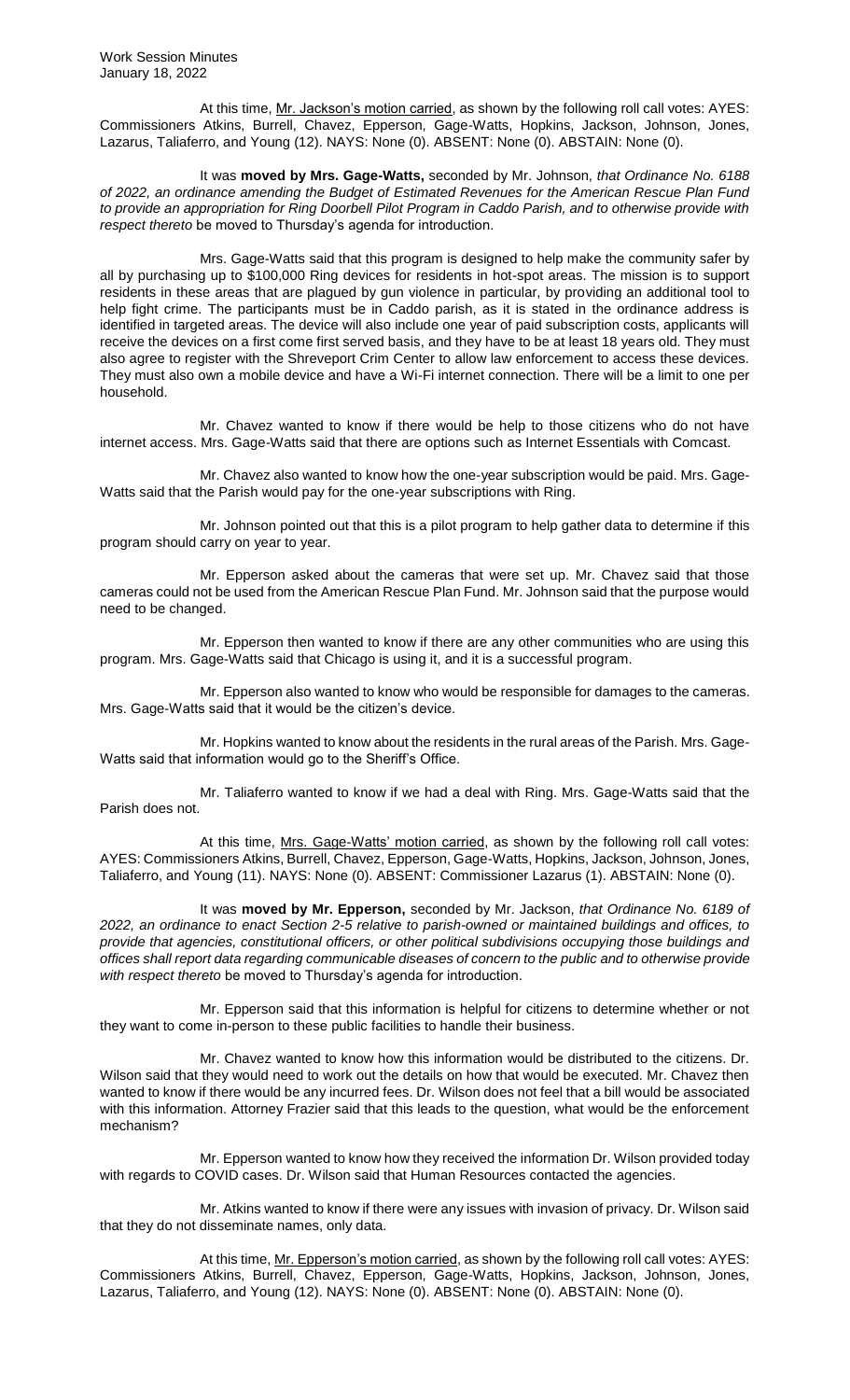It was **moved by Mr. Young,** seconded by Mr. Taliaferro, *that Resolution No. 9 of 2022, a resolution authorizing the Parish Attorney's Office to request an opinion from the Louisiana State Attorney General's Office reading the authority of the Parish Commission functioning as a Planning & Zoning Commission and otherwise providing with respect thereto* be moved to Thursday's agenda for consideration.

Mr. Young said that LA.R.S. 33:103F states that a Home Ruled Charter Parish may function as its own board, if certain provisions exist in its Charter. He said that they are not sure what specificity those provisions have to have, so an AG opinion is needed.

At this time, Mr. Young's motion carried, as shown by the following roll call votes: AYES: Commissioners Atkins, Burrell, Chavez, Epperson, Gage-Watts, Hopkins, Jackson, Johnson, Jones, Lazarus, Taliaferro, and Young (12). NAYS: None (0). ABSENT: None (0). ABSTAIN: None (0).

It was **moved by Mr. Jackson,** seconded by Mr. Young, *that Resolution No. 10 of 2022, a resolution requiring all ordinances to originate from or be reviewed by Caddo Parish Committees, and otherwise providing with respect thereto* be remanded to the Personnel Policies & Procedures Committee and forward to the January 31, 2022 Work Session.

**Substitute motion by Mr. Chavez,** seconded by Mr. Young, *that Resolution No. 10 of 2022 be remanded to the Personnel Policies & Procedures Committee.* 

Mr. Chavez explained that this will go to committee, but regardless of that discussion, it will be back on the agenda for a Work Session.

Mr. Jackson said that he would like this to be vetted in committee, and would like the committee to be called before the next Work Session.

## Mr. Chavez withdrew his substitute motion.

At this time, Mr. Jackson's motion carried, as shown by the following roll call votes: AYES: Commissioners Atkins, Burrell, Chavez, Epperson, Gage-Watts, Jackson, Johnson, Jones, Lazarus, Taliaferro, and Young (11). NAYS: None (0). ABSENT: Commissioner Hopkins (1). ABSTAIN: None (0).

It was **moved by Mr. Jackson,** seconded by Mr. Jones, *that Resolution No. 11 of 2022, a resolution urging and requesting the Louisiana Department of Transportation & Development to consider to inclusion of Louisiana Hwy 173, from Pierre Avenue to Hartman Street, in its Right-Sizing Program, and otherwise providing with respect thereto* be moved to Thursday's agenda for consideration.

# Kevin Blunck

DOTD: The Department has identified a lot of roads in the State System to be what they call right size and that is if any entity would like to receive a road that a state highway that is identified as a right size eligible roadway then the entity can request the state to start process of right sizing. That right sizing means that we bring the road up to a good or better standard good or better condition in the roadway. Then we give the entity capital outlay credits for 30 years. Caddo Street—I'm sure most of y'all know Caddo for Hwy 173 or Hilary Huckabee. That is a road that has 7,000 cars a day that that drive on a three lane highway. It's a composite roadway. It's got concrete with an asphalt overlay on it. It hasn't been overlaid in quite some time. However, the state is in a in a situation where next year's Pavement Preservation budget is going to be \$6 million. That this district. That's seven parishes. I'm over Caddo and Red River Parish, and I'm basically able to get one road per year overlaid in the Pavement Preservation Program. That means, this year, we're going to get LA 173 up around Oil City up until I-49. Next year, it will be Mansfield Road. However, Ford Street just has to compete with a lot of roads—a lot of bad roads, I guess you could call them. So anyway, it has been discussed over the years that Caddo and Ford and Hilary Huckabee up to I-220 is eligible to be right sized. that's a different program than pavement preservation. If you were to authorize a right size, and we would expect that, that you would authorize it from a state road to a state road. so we've got four options, you've got Spring Street, Market Street, Common, Hearne, and I-220. So if you're talking about right-sizing in front of the Head Start, we would really expect you to go from Hearne to Common, which would be 1.53 miles, and then we would do an overlay, repair any kind of catch basins, and things that were identified. Then you would have to pass another resolution to actually accept the right size. Even though that's up the negotiation and gone through analysis, you get \$2.8 million worth of capital outlay credits.

Tim Weaver

Public Works: You know, one of the things on the right size, and there's a big pot of money. Caddo Commission has never wanted to right size. I've talked to Bossier Parish Police Jury, and they haven't right sized because it is a credit. You're getting a road that's heavily traveled. We look for roads that are less traveled. And the main thing with Ford Street is the deal with the limits. I know it's been talked about—you can go from district to district. They like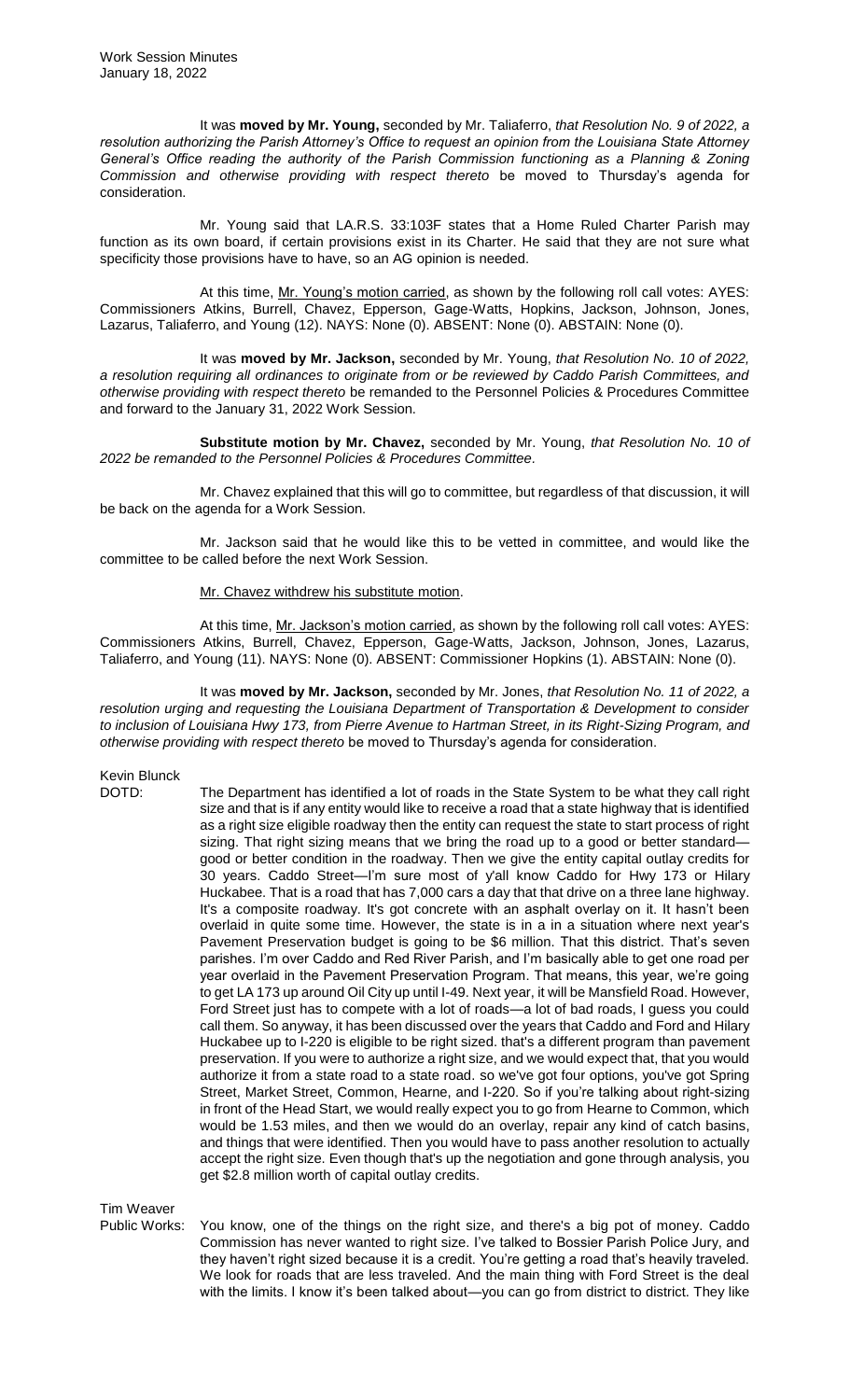it to be from state road to state road which encompasses a 380 foot bridge that is 80 feet wide—that was built in 1983. The replacement costs for that is probably 5 to \$8M. It's getting close to 40 years, and I've talked to Kevin—it's a 50 year life on that. That the main deal—it's a big long bridge. It's like when we have to do our swaps with the State. That's the same thing. We look for roads that are not traveled and roads that do not have bridges on it. The other main problem with the road is that it's a city road. Its got city water lines. s on it. The other main problem with the road, it's a city road. It's got city water lines. We've been talking about it for four years that the lines are still leaking to this date. We've had meetings we had a meeting last March with all the players involved. And there's the lines are in front of the Head start; they're still leaking. So we have no control. We can't go work on city water lines. So that's now once the water lines are finished—Kevin has said we would try to get it on the preservation program or, but they're not going to overlay a road that has water leaks on it. So if the city would get their water leaks fixed, I think the road would get overlaid. It has a whole lot of other issues with sidewalks retaining walls, street lights, traffic lights, but it's just very busy road. \$2.8M would not help us replace the bridge that is 10-20 years down the road.

- Dr. Wilson: Okay, so and to continue with that, then we'll entertain your questions, Mr. Jackson. The letter I sent to you all relative to this subject was pretty detailed. And there's a difference between a urban roadway system and a Parish roadway system. All of them have drain systems under them, but, you see, on a Parish road is an open ditch system. So, the hydrology is different. When you have a road system within an urban setting, you have a connections of piping under the road, which makes it a force system, and the hydrology is different. That you would have to have the vacuum pump truck to clean out the ditches and things of that nature. So, we don't have the equipment, the manpower, the know-how, to maintain the traffic signal devices on that road. We have 55 lights. We have a forced sewer main system in the center of the road. You have lateral water supply off of the center of the road to going towards the homes on the split side. So, it was just too much for us to take care of and we don't have, as I say, the manpower to put into that. This about using the right tool method for the right job. We haven't looked at the right size program. I had the benefit of being a Public Works Director 16 years ago and it's been around. And it wasn't our strategic manage to take on a road. And the essence of this whole program, that the state was telling us, they have more roads than they can take care of would love someone else to take care of some of the roads that we have to take care of. And then you notice the City just had a bond issue recently, that they were going to go off of a public launch to repair the roads. It'd be a great idea for them to go ahead and right size this road, take to \$2.8 million and repair another City road. We spend an average of \$10 million a year on Parish roads, because we get part of the Parish Road Tax that comes from the state. The Tim James project is going to be 1.6 miles of roads specifically in the Parish designed to state standards. The City will also have to adopt part of that road, too, and to their system. So, there's a difference of apples and oranges here, but the complexity of urban setting we are not equipped to do. That's why I suggested that my-that's not a suggestion-but my recommendation is that we do not go forward with the right sizing of Ford Street and look at other alternative means that we can assist the state and getting this area paved that Commissioner Jackson has pointed out to us. Okay. And, also my closing comments, Miss Pearson. I love you dearly. You and I work together when I was the Director of the Maintenance Department at the school board. We work closely together. Your husband and I, when he was the Director of Athletics at the School Board, we work closely together and he was very instrumental in me being the Administrator today. So, I truly respect you all and no better statesperson to get a street named after him than your-than Mr. Pearson himself. That concludes my comments, sir. Jackson: Kevin. I heard you say that the state will rebuild this road to good standards by the state
- measurements. We had a conference call earlier today.

Blunck: Yes. We-right now the 173 is in pavement condition. It's in poor and fair condition. We are proposing that we would bring it up to good or very good pavement standards. With that, that would mean patch and mill and overlay of the road. Now, it has a level of service of low. That means you've got a lot of cars going through, and so, therefore, we do not-with the right sizing-we don't we don't improve the level of service. But, yes, we would spendthe state would spend-money to improve it and it's not coming out of the pavement preservation. So, it wouldn't come out of, you know, the Mansfield Road project or anything. It's got its own separate thing. So.

Jackson: So, and I just want to be very clear, because I heard Dr. Wilson talk about all the structures, all the lights. If we accept the right sizing program that doesn't obligate us to maintain City services, does that?

| Blunck:  | Absolutely not.                                                 |
|----------|-----------------------------------------------------------------|
| Jackson: | We don't-                                                       |
| Blunck:  | We do not maintain them. So, therefore, you would not maintain. |

Jackson: We wouldn't have to maintain anything that y'all-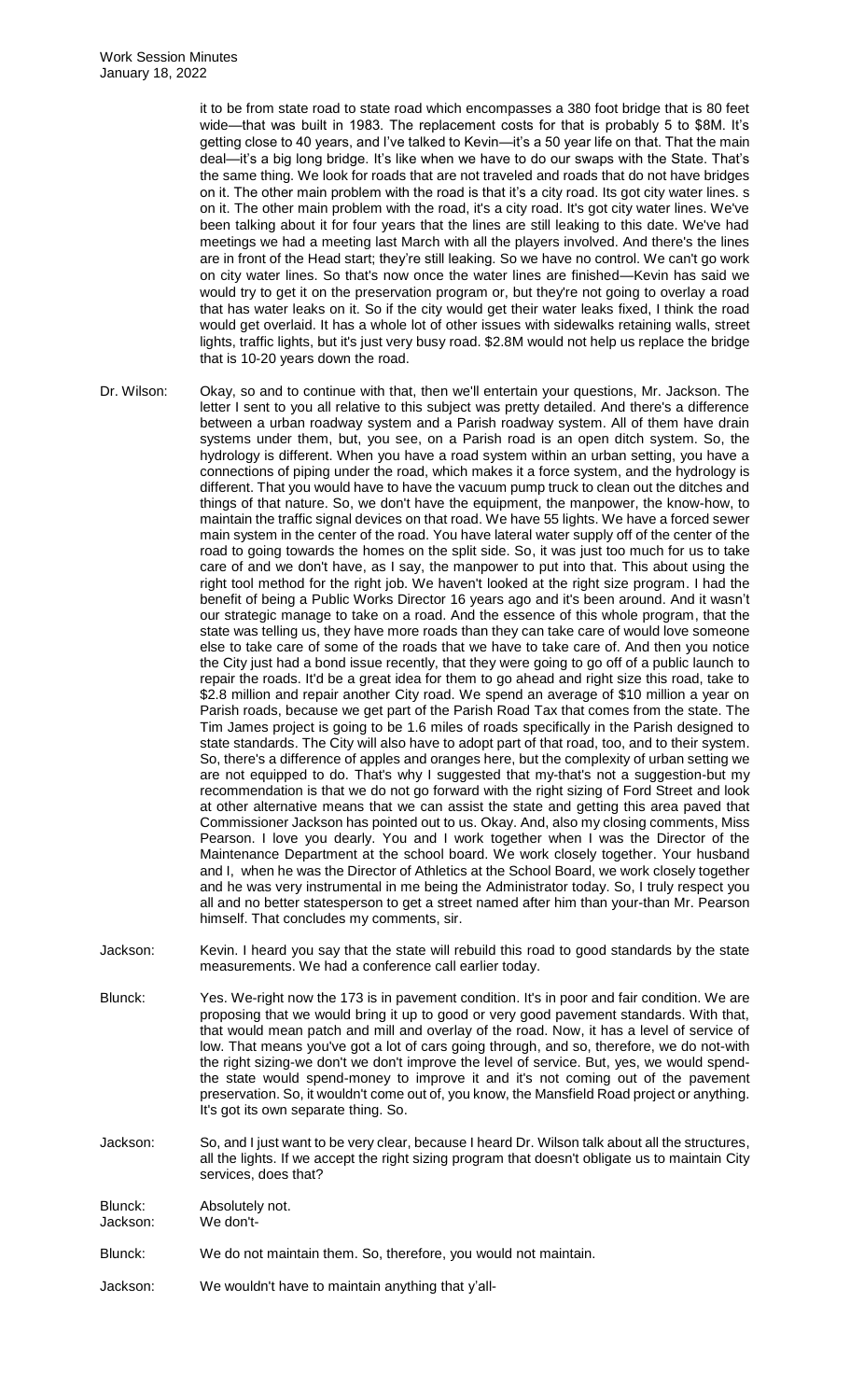| Blunck:  | So, in other words, any City street lights, that's the City. Any sidewalks, that's the City.<br>Now, since it is curbs you-we have to, and we would have to do that if we did the overlay.<br>We would have to come in and put handicap ramps on any curb that is not up to handicap<br>standard. Now I know that he was saying, and everybody's saying the state standard. Well,<br>the state standard is the federal standard. And no, we would not-we cannot and we do not<br>on any of our roads-we don't bring on old road up to a 2022 standard. When it-because<br>lane widths, because of total streets, because of control of access, we wouldn't reevaluate<br>every driveway in there. We wouldn't check the lane width to make sure that it's-Up to<br>federal, state standard or to the current standard. But, of course, we're going to-we would<br>make sure that that road is riding with our roughness index. So, it's a smooth road. And of<br>course, once again, with that is whoever takes it-the City, the Caddo, if they do right sizing-<br>they get to negotiate what we're going to do.                                                                                                                                                                                                           |
|----------|-----------------------------------------------------------------------------------------------------------------------------------------------------------------------------------------------------------------------------------------------------------------------------------------------------------------------------------------------------------------------------------------------------------------------------------------------------------------------------------------------------------------------------------------------------------------------------------------------------------------------------------------------------------------------------------------------------------------------------------------------------------------------------------------------------------------------------------------------------------------------------------------------------------------------------------------------------------------------------------------------------------------------------------------------------------------------------------------------------------------------------------------------------------------------------------------------------------------------------------------------------------------------------------------------------------------------------|
| Jackson: | So, we wouldn't be boxed into a back, a wall.                                                                                                                                                                                                                                                                                                                                                                                                                                                                                                                                                                                                                                                                                                                                                                                                                                                                                                                                                                                                                                                                                                                                                                                                                                                                               |
| Blunck:  | Not any-                                                                                                                                                                                                                                                                                                                                                                                                                                                                                                                                                                                                                                                                                                                                                                                                                                                                                                                                                                                                                                                                                                                                                                                                                                                                                                                    |
| Jackson: | And so, there's flexibility between the entity who accepts the road and the State of<br>Louisiana-                                                                                                                                                                                                                                                                                                                                                                                                                                                                                                                                                                                                                                                                                                                                                                                                                                                                                                                                                                                                                                                                                                                                                                                                                          |
| Blunck:  | Correct.                                                                                                                                                                                                                                                                                                                                                                                                                                                                                                                                                                                                                                                                                                                                                                                                                                                                                                                                                                                                                                                                                                                                                                                                                                                                                                                    |
| Jackson: | For how this is gonna go forward. And then, if we adopt this resolution, we're not gonna<br>come accept the road from y'all tomorrow, next month, or two months from now.                                                                                                                                                                                                                                                                                                                                                                                                                                                                                                                                                                                                                                                                                                                                                                                                                                                                                                                                                                                                                                                                                                                                                   |
| Blunck:  | No, sir.                                                                                                                                                                                                                                                                                                                                                                                                                                                                                                                                                                                                                                                                                                                                                                                                                                                                                                                                                                                                                                                                                                                                                                                                                                                                                                                    |
| Jackson: | And my understanding from the October 12th email that I received is that the City is actually<br>moving those water lines-                                                                                                                                                                                                                                                                                                                                                                                                                                                                                                                                                                                                                                                                                                                                                                                                                                                                                                                                                                                                                                                                                                                                                                                                  |
| Blunck:  | Correct.                                                                                                                                                                                                                                                                                                                                                                                                                                                                                                                                                                                                                                                                                                                                                                                                                                                                                                                                                                                                                                                                                                                                                                                                                                                                                                                    |
| Jackson: | to the sidewalk.                                                                                                                                                                                                                                                                                                                                                                                                                                                                                                                                                                                                                                                                                                                                                                                                                                                                                                                                                                                                                                                                                                                                                                                                                                                                                                            |
| Blunck:  | Yes.                                                                                                                                                                                                                                                                                                                                                                                                                                                                                                                                                                                                                                                                                                                                                                                                                                                                                                                                                                                                                                                                                                                                                                                                                                                                                                                        |
| Jackson: | So, they are in the process of doing all of this. This is a multi-stepped, multi-phased<br>process.                                                                                                                                                                                                                                                                                                                                                                                                                                                                                                                                                                                                                                                                                                                                                                                                                                                                                                                                                                                                                                                                                                                                                                                                                         |
| Blunck:  | Correct.                                                                                                                                                                                                                                                                                                                                                                                                                                                                                                                                                                                                                                                                                                                                                                                                                                                                                                                                                                                                                                                                                                                                                                                                                                                                                                                    |
| Jackson: | And I, I heard you say before we even accept the road, we would still have to-and<br>negotiations can fail right?                                                                                                                                                                                                                                                                                                                                                                                                                                                                                                                                                                                                                                                                                                                                                                                                                                                                                                                                                                                                                                                                                                                                                                                                           |
| Blunck:  | Correct.                                                                                                                                                                                                                                                                                                                                                                                                                                                                                                                                                                                                                                                                                                                                                                                                                                                                                                                                                                                                                                                                                                                                                                                                                                                                                                                    |
| Jackson: | They can recognized that negotiations                                                                                                                                                                                                                                                                                                                                                                                                                                                                                                                                                                                                                                                                                                                                                                                                                                                                                                                                                                                                                                                                                                                                                                                                                                                                                       |
| Blunck:  | Correct. Haughton failed when they-                                                                                                                                                                                                                                                                                                                                                                                                                                                                                                                                                                                                                                                                                                                                                                                                                                                                                                                                                                                                                                                                                                                                                                                                                                                                                         |
| Jackson: | And so, this resolution does nothing but start the process-                                                                                                                                                                                                                                                                                                                                                                                                                                                                                                                                                                                                                                                                                                                                                                                                                                                                                                                                                                                                                                                                                                                                                                                                                                                                 |
| Blunck:  | Correct.                                                                                                                                                                                                                                                                                                                                                                                                                                                                                                                                                                                                                                                                                                                                                                                                                                                                                                                                                                                                                                                                                                                                                                                                                                                                                                                    |
| Jackson: | -of participating in the right sizing program.                                                                                                                                                                                                                                                                                                                                                                                                                                                                                                                                                                                                                                                                                                                                                                                                                                                                                                                                                                                                                                                                                                                                                                                                                                                                              |
| Blunck:  | But it requires that letter from the Caddo Commission or the City to for the State or the<br>State to start that process and get the monies and the perms passed out.                                                                                                                                                                                                                                                                                                                                                                                                                                                                                                                                                                                                                                                                                                                                                                                                                                                                                                                                                                                                                                                                                                                                                       |
| Jackson: | Right. So, if we never start the process, we'll never get anywhere. There will always be-<br>we'll have Ms. Pearson, Ms. Bogan, Pastor Williams down here begging, again, for Caddo<br>Ford to be right sized; and, what I want to impress upon this body is we've heard from a lot<br>of folks who have said that this is a very traveled road. Amazon is on their way to this area<br>and I have supported the Bel Di Gil Water System, where we had to take over. Didn't we<br>have to take that system over? Oh, I'm sorry, didn't we have to upsize their lines? We paid<br>to upsize their lines. We paid to take over, I mean, we paid to repair Greenwood's water<br>systems. We paid to help out the Lakeview water system. We paid to put a stoplight down<br>in southeast Shreveport. The residents in that area, they pay into the Public Works tax,<br>because every time they go spend money at that Walmart, that Shane's, that Louisiana<br>daiquiri, that Cajun daiquiri, whatever it is up there, that Silver Star, whenever they go up<br>and spend money. They're paying into that Public Works tax, but they never see one dime<br>of benefit coming back to them. This resolution starts the process. It doesn't accept the<br>road. It doesn't commit us. Does this commit us to accepting the road? |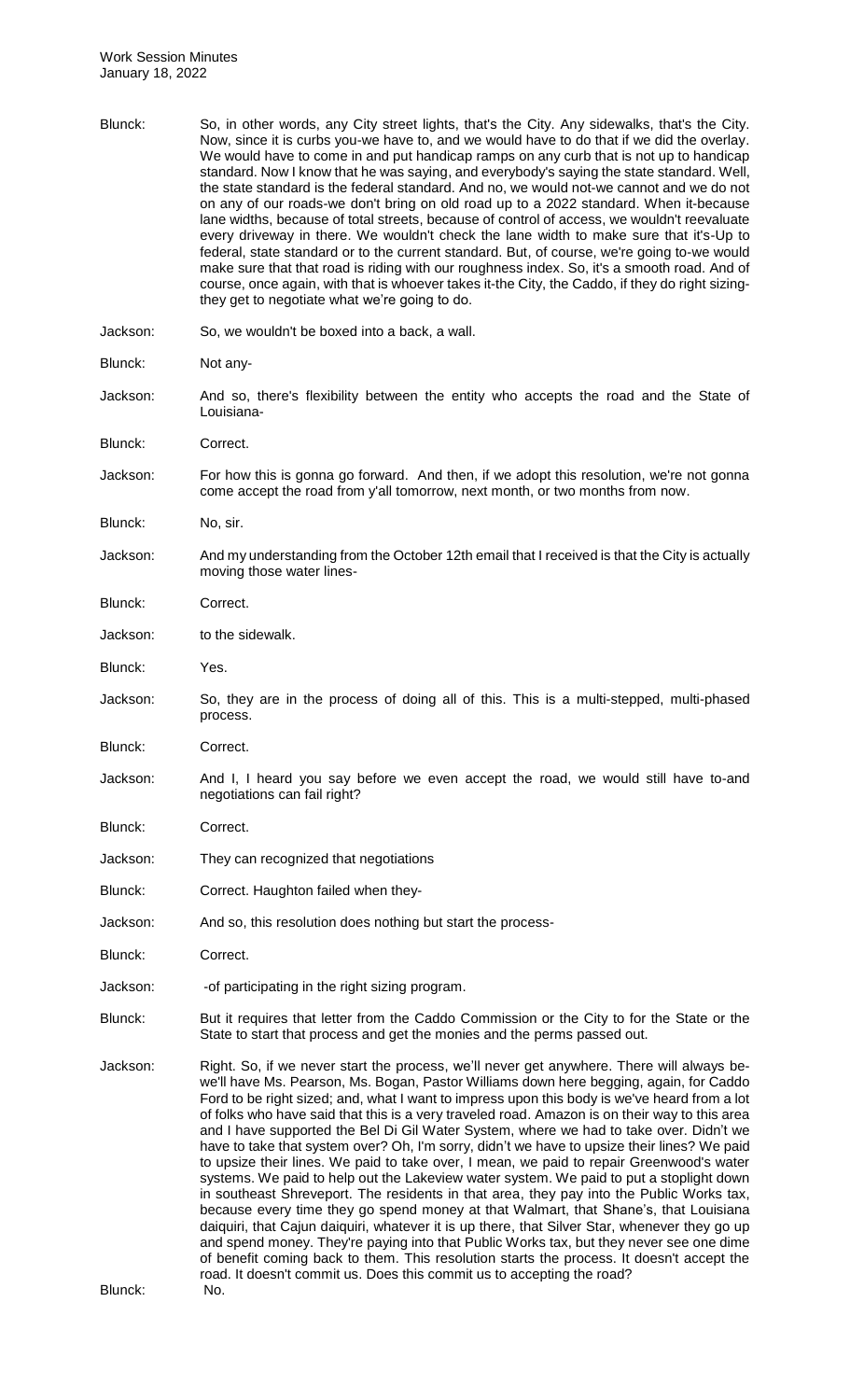- Jackson: It starts the process, and what I heard today is we only want to do the least amount of work. Don't give us anything else extra. Don't make us do any more than what we're already doing. If it is too tedious, if it's too tough. Why are we running away from helping citizens? Citizens who deserve services that we say we provide. We're in the roads and streets business, but absolutely nothing obligates us to taking care of the other issues on that street. All of it is up for negotiation. I would ask that we move this forward to Thursday, and we start this process. Thank you, Mr. President.
- Dr. Wilson: Mr. President, I can get back on the board?
- Jackson: I didn't know I was here to debate Administration.
- Dr. Wilson: No, I'm just getting on the-
- Jackson: I mean, but we got your letter. We got your letter.
- Dr. Wilson: I think-I think the board
- Atkins: Let me take-hold on.
- Jackson: Man, I'm just saying. Atkins: I've got, I've got the floor. You've spoken. We all listened, and you're back on the board. No, you're not. If you need to. If you need to get back on the board, get back on the board. We have Commissioner Chavez.
- Chavez: Thank you, President. I just had a couple of questions. The gentleman from DOT he said that this doesn't improve the level of service and I missed that. What is? What does that mean, doesn't improve the level of service?
- Blunck: What level of services is A through F classifications that the federal government classifies; and, a level of service A would be free flowing, you have no obstructions. B, it slows down. C on to F, where it's gridlock traffic. So, all roads have a level of service. And a lot of it is determined is dictated by how many cars, how many left turns, right turns, and how many lanes, how wide they are or what have you. So, when we're talking about right sizing, whatever the size of the road is, then that is the size of the road. Where we wouldn't propose to widen it, or are allowed to allow it to be six-lane, even though it's three lanes right now.
- Chavez: What's the current level of service rated A through F on this specific street?
- Blunck: There's some C sections and there are some D sections, and usually that level of service that is reported like that, that means it's during the peak hours. So, it's not consistently throughout the day, but at 5pm it does go down to, not gridlock, but stop and go and slower than the speed limit.
- Chavez: I got Okay, so level of service is like the flow. How do you rate the condition of the street itself? Is it an A through F?
- Blunck: No, no. Well, yes and no, but, really, there's an actual numerical score. It's 100 to zero. And they have this machine that runs every two to four years over all the state highways. And it talks about the roughness it talks about the ruts, cracks, and faults. I believe this one is a 46.
- Chavez: is one Texas streets, 100 Louisiana streets?
- Blunck: No. The Interstate I-49, no I-20 at Texas, at the Texas line that we just built, that's a 99. Texas street, I believe, is that 80 something.
- Chavez: I meant the state of Texas as in the quality of the roads. Are we Louisiana at zero and Texas at 100 or where? How's the flow go?
- Blunck: Depends on what road, you know?
- Chavez: But they said this one is 46. And an acceptable road, where we wouldn't have the citizens down here talking about having to wear their seatbelts in the bumps, would be at what? What is it going to be maybe a 75?
- Blunck: Yeah, I would say, I would say so, but in theory, if we, if whoever, when we-when the City of Shreveport-fixes the water valves, the four or five water valves, moves the water line out and gets the sewage line fixed. And I can go out there and actually confidently put two inches of hot mix on it, I should get it up to about an 85. Now, if a contractor comes out there and we mill and we patch and we spend money on it, we can get it up to about a 99, you know?
- Chavez: That's a great segue to my second question is on Ford Street, and nobody will ever say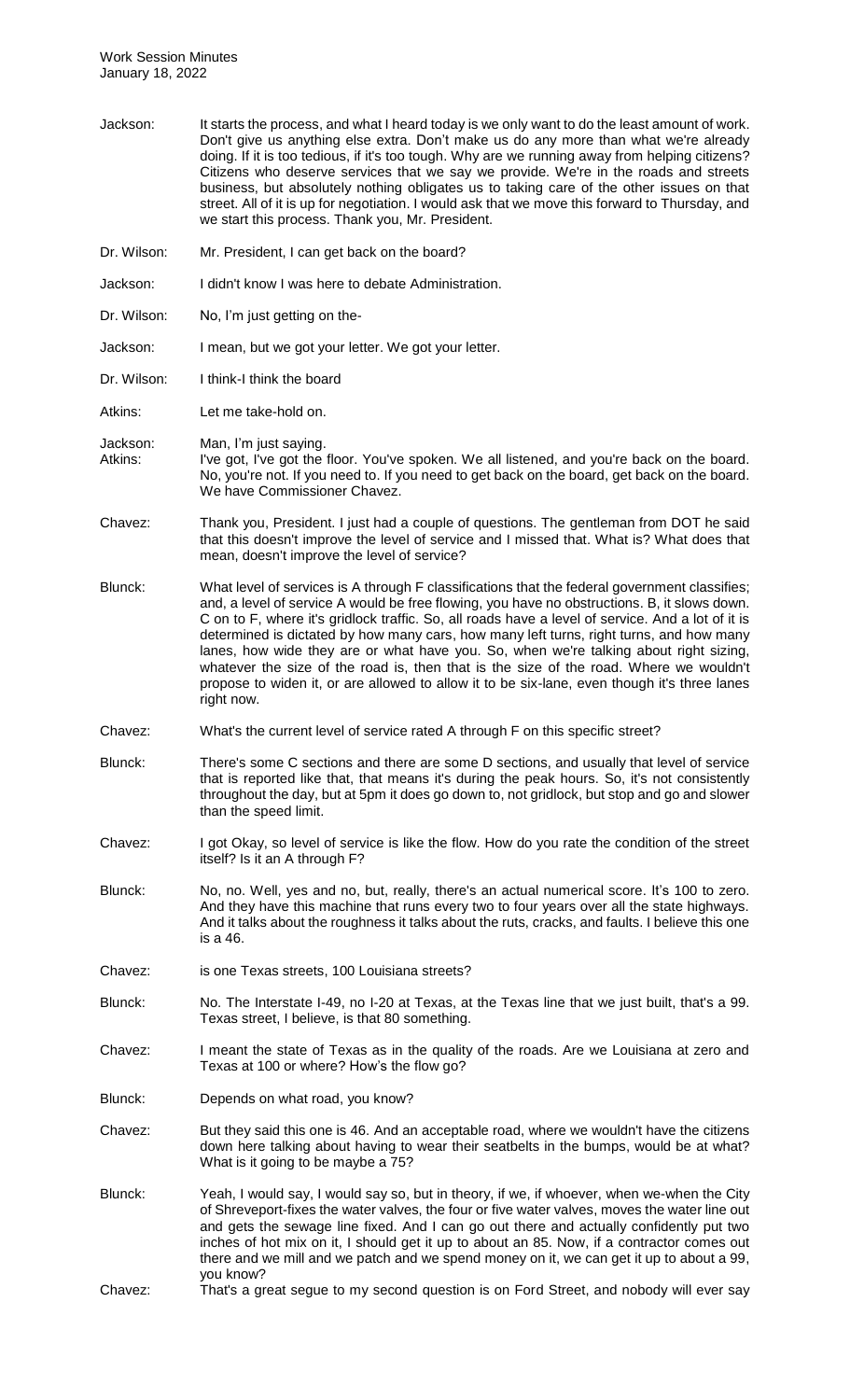that Commissioner Jackson is not a champion for his neighborhood. Let me tell you. He worked hard for the for the people over there. Ford Street is it a City street or is it a State Street?

- Blunck: It's a state highway. It's LA 173.
- Chavez: So, the responsibility is within the State of Louisiana and not the City of Shreveport to overlay this street. Is that right?
- Blunck: That's correct.
- Chavez: Okay, but you guys only have enough, I guess, in your budget to overlay one street in this district per year?
- Blunck: One road. Yes. Well no. Not the district, in the Parish. There's 7 Parishes that's competed for this.
- Chavez: So, right now if we don't do this, Commissioner Jackson deals with the citizens and these complaints for who knows how many more years, because the state can never get to it.
- Blunck: Over 15, yes. But like I said, now keep in mind in Caddo Parish, and the City, and everybody else, when we maintain, we maintain to different levels. The instant maintain-if there's a pothole they call us or we discover that pothole, we put cold mix in that pothole. That hole gets fixed. You know, it rides like junk, but it's fixed, you know. And then if we have a stretch of road, that's base failure, then we'll come in and we'll smear some hot mix and we'll do a skin patch on it, and that's fixed. But it's-it rides even worse, you know. And then if you-but we have a pavement preservation project that we only get one a year. But you grind all that, with all the patches and fix the bases, and then you-it's a full contractorand then that's actually when you get a good road, a ride road. But, you know, there's complaints on road maintenance and road ride. The roads can't afford at least Caddo, we just had to put some money into that about, what? Seven years ago? We put-we did a block there, and that was with the City. The City laid it and we paid the hot mix for it.
- Chavez: Chairman, may I ask one last question. I know the Biden Administration with the Infrastructure Bill appropriated billions. Are we still stuck on that one street per year? Or is this Infrastructure Bill going to help you out to solve this issue?
- Blunck: No, it's not going to help.
- Chavez: Where's where is that billions going to?
- Blunck: They're going to special projects. So, in other words, as Mr. Jackson asked that same question. When you-I would love for Ford to be there. I'd love for Hearne to be there. I'd love for Common to be there, but Jimmy Davis bridge is going to take it and the Inner City Connector is going to take it, and, you know, the causeway down in New Orleans is going to take it. There's only that they're not going to give it to pavement preservation.
- Hopkins: Okay. My question is has he City of Shreveport passed on rightsizing?
- Dr. Ward: Italked to Gary Norman, last week, and they've known about it; and, he said that he couldn't make that decision. He would have to get with Chief White and the Mayor to, you know, to move that forward. Because before that, Patrick Furlong, you know, was involved and now they've kind of moved their hierarchy over there. So, I mean, and right now, the City is engaged with Raley and Associates to do some surveying on the waterline. So, they are trying to move forward. So, that's a long, its's a two-year process to get the water lines moved, so.
- Blunck: But we can say that as he's saying that the previous City Engineer and the previous City Engineer before that, Mr. Westerman, they all were in-they had different Mayors. This is not a new concept. It's an old concept that, you know, it'- you can't-I can't say it's good or bad. I can say that the City of Bossier's enjoying the East Bank, and they took Barksdale over. And they've got, you know, bypass and park benches and all that. And it's probably easier for the City than the Parish to take it over. Because they have more need or infrastructure. But you know, your Mayor, your Mayor's got to be on board with it.
- Hopkins: And I guess, Mr. Jackson's, right, we try. We try to work together as much as we can. There are some things that give me great concern from being a one-time Parish employee in Public Works. And I know for sure we do not have the expertise on traffic signals. We don't have the equipment. We don't have the manpower. So, we would have-we would be-the City of Shreveport would have to still do that, but it wouldn't be that, well but it's a road. In the sense, that it's inside the City? The City does is traffic engineering, correct?
- Blunck: So, as far as right now, the City and the City State that has a City State Agreement that we pay for the traffic signals that are maintained, but they maintain them with their traffic engineering.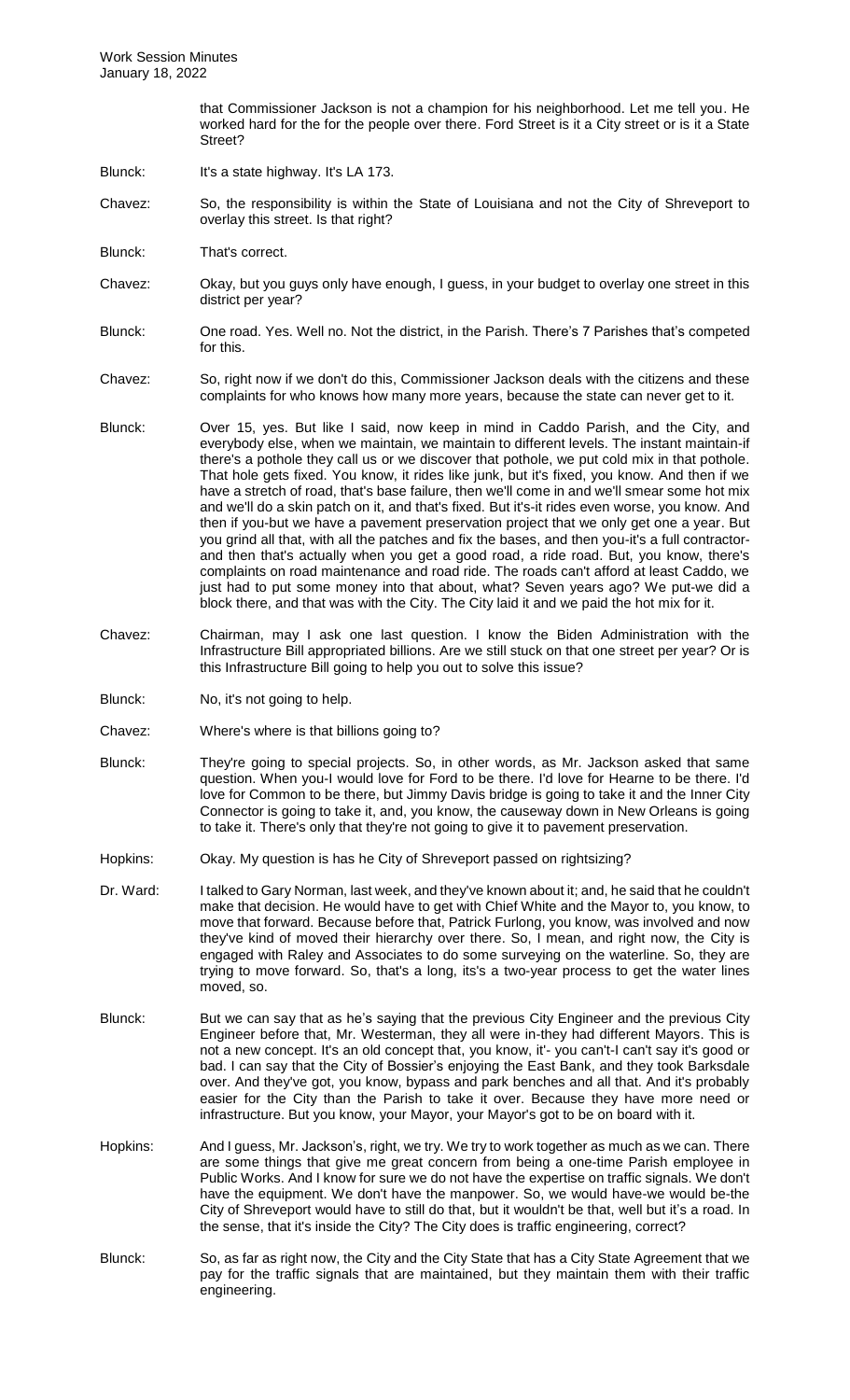- Hopkins: So, you would pay us, but like, I guess the other thing is we don't have-
- Blunck: We would adopt the traffic signals that are not-would not-be in the State Highway. So, in other words, Common, Market Spring, and Hearne all are still going to be in a State Highway System. So, we're still paying the City. But then I think it's Highland, is it? There's two or three, maybe four more that you would adopt, yes. And so you either would have to enter in with a City State Agreement, or take them down for all we-it's not our road anymore.
- Hopkins: Because there is-I'm looking at this and I'm seeing the complexity of it. Because you've got a state road that's inside the City, which makes the traffic regulations inside the City, has speed limits and stuff like that. So, we don't have the authority to do that inside that municipality. So, there's still some problems, I see; and, the main thing is the bridge. We're at the end of the life of that bridge, basically. I mean, we're-they say 10 years way? That could be very, off by two or three years, and that we need to do something immediately. And that's, that's a big bridge. I know which bridge it is and so that gives me concern. That's all I have.
- Blunck: Can I say anything about the bridge or no? The bridge right now is in a good rating; and, I'm not saying-and I do know, well, I do know that our state, our state system, once again, with the overlay, you're not gonna like to hear that-we're replacing a bridge every 200 years, you know. So, if this bridge, if 173 were to go to, if it were to go into a condition of we have to close it down, we're going to have to close it down because we can't replace it.

Hopkins: you mean like 530 and Caddo Lake Bridge?

- Blunck: Yeah, absolutely. 530 is a great example, that it never well, LA-1, we just had to close it down. And it wasn't because we were-Yes, we were replacing it-but we, it went down so bad that we had to close it down whether it was just lucky that we were replacing it. You know that because that's your district, you know; and so, I know this is bleak for the state, but that is the alternative if the Parish did take it, and the bridge went to, you know, went to zero, or went to a rating of whatever, you're probably in the same boat that we would be in.
- Hopkins: We wouldn't be responsible if you still had it.
- Blunck: Right. But you still, whoever the user is would not. They're still looking at they don't have a bridge.
- Dr. Wilson: If neither city, neither city or the Parish, accept this road, when would you all get around to doing that? Your own road?
- Blunck: Like, like I said, it depends on what you're wanting to talk about doing. If we're talking about the repair of water lines that are leaking on the roadway, then once the City repairs their water lines there they have promised that they're going to move them outside of out from underneath the roadway. When that happens, then we-I pledged in promises like that-that we would go in overlay two blocks of it. As for to put it in the pavement, and that would be with our forces, with as for when we will have it in the pavement preservation, right now we're looking at probably 15 to 16 more years.
- Dr. Wilson: Okay. Mr. Blunck I was out there the other day for the third or fourth time looking at it. There are forced sewer mains in the center of the road. What's going to be done about that?

Blunck: That's the city.

- Dr. Wilson: So, in other words, no matter who owns the surface of the road, the City will have to dig it up occasionally to make repairs on it.
- Blunck: That's correct. Just like your Parish roads. I assume that they do that same thing to your Parish roads.
- Dr. Wilson: No, we don't. We don't have forced mains that our parents roads, we have culverts that we take care of, but not force main utility systems like that.
- Blunck: So you're saying that there is no sewerage lines that are cross, that are going down or any entire Parish roads?
- Dr. Wilson: We don't have sewer plants outside the parish, in the Parish. We have a sewer treatment plant here in the City. We don't have any in the Parish.
- Blunck: So, that's an unfortunate thing for right sizing. Now, of course, that's something to be discussed. But that's the unfortunate thing with the right sizing that you inherit all utilities that have done things in the, you know, 50 years ago. Electricity, telephone or sewer.
- Taliaferro: Thank you, Mr. President, as I understand it, so this is all conditional on whether the City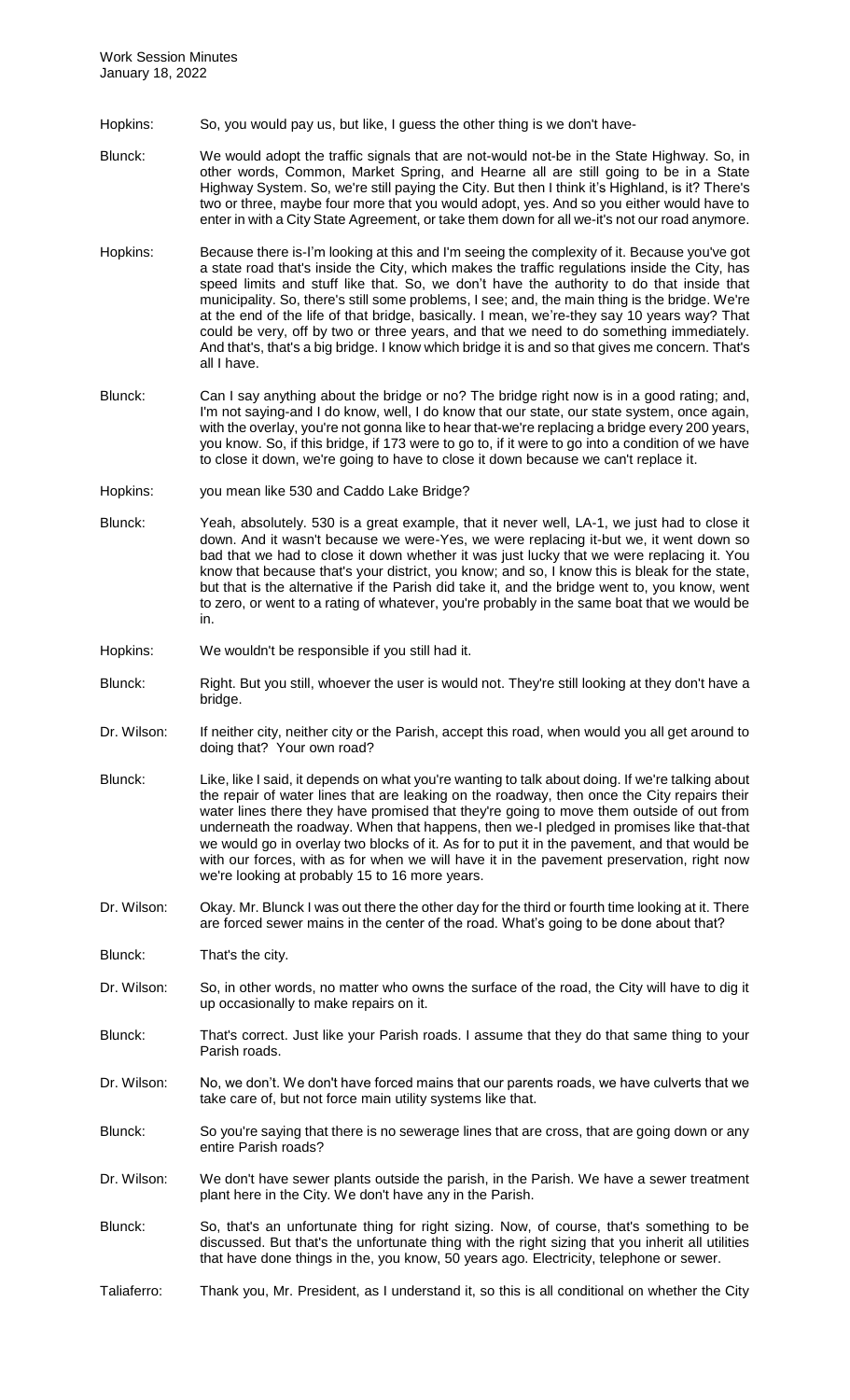does its infrastructure repair or not correct?

Blunck: Which part?

- Taliaferro: The overlaying, the repairing of the roadway, what we're talking about here. ,So in other words, no, it's not.
- Blunck: No. What I understand the resolution is he's asking the y'all make a letter and send it to the Secretary of Department Transportation for them to work up a package for you to receive and look over and start a negotiation for right sizing. The City they have to repair their waterline and they have-well, I see they have to, you know. Apparently, they can allow it to leak for, you know, years and-
- Taliaferro: Which is a moot point then for us to even getting in the engagement into any kind of research or any kind of proposal or anything like that unless we have a great infrastructure underneath. I mean, I don't disagree Fort Street. I and I've traveled it many, many, many times over my career as a law enforcement officer and it is always been in poor, poor shape. We all know that it does need to be repaired. I'm just not convinced or I'm very concerned that even going through the negotiation process or the research process that unless the City's ponies up and does what they're supposed to do by fixing the infrastructure underneath, which is in poor condition, probably. Then, you know, it just seems like it's a moot point. If I was going to do anything, I would, you know, send it to a committee based on the City doing their deal and fixing the infrastructure repairs underneath. Thank you, Mr. President.
- Young: Thank you, Mr. President. I wanted to ask a quick question about the bridge, Mr. Blunck. Did you indicate to us that when the bridge falls into disrepair, there will be no one to repair it?
- Blunck: No, no, I'm not indicating that. No, I'm not saying that. We continue to repair bridges. However, this bridge right now is in good. It has no weight rating, and then it'll start dropping down. And then, it'll start low grading the bridge and then we'll have to repair it to try to bring it back up to standards. And, it'll have a slow decline and it'll go back down to 2015. And then, as he was talking about was, at the end of end of its life, it will be at a 510 ton no trucks whatsoever are allowed. But that's, that's not 50 years, that's probably going to be, if I were to guess, 100 years.
- Young: 100 years from now.
- Blunck: Well, 100 years from '87.
- Young: Okay, so, for the foreseeable future, we'll have a bridge that crosses the shore.
- Blunck: And it'll be in a good, good condition, good shape bridge that that had that's able to take any load that we need.
- Young: Okay, thank you. And so, just a quick follow up question. Have you Did you read the letter that Dr. Wilson wrote us about this topic? Okay, well, let me ask you about some of my highlights from it. So, the first one is the 55 lights, the traffic signals, the sewer and the water, and the hydrants on the sidewalks those are going to those are still City properties. Is that correct?
- Blunck: Sewer, water, sidewalks-
- Young: The streetlights.
- Blunck: -and streetlights are also.
- Young: So, unless we made some different agreement with the City, we wouldn't be taking care of those? We would just be
- Blunck: You would serve them to take care of them.
- Young: The City would take care of those.
- Blunck: And you would expect them-if something happened-then, it would be your responsibility to contact the City and say 'hey, take care of your stuff'.
- Young: Okay. And then. So, this letter also said that the entire road needs to be taken in, but that'sbut that's not accurate. Is that your opinion? It's-you wanted your department to go from one state highway intersection to another-
- Blunck: Correct.
- Young: along this road. So, it could be any of several segments?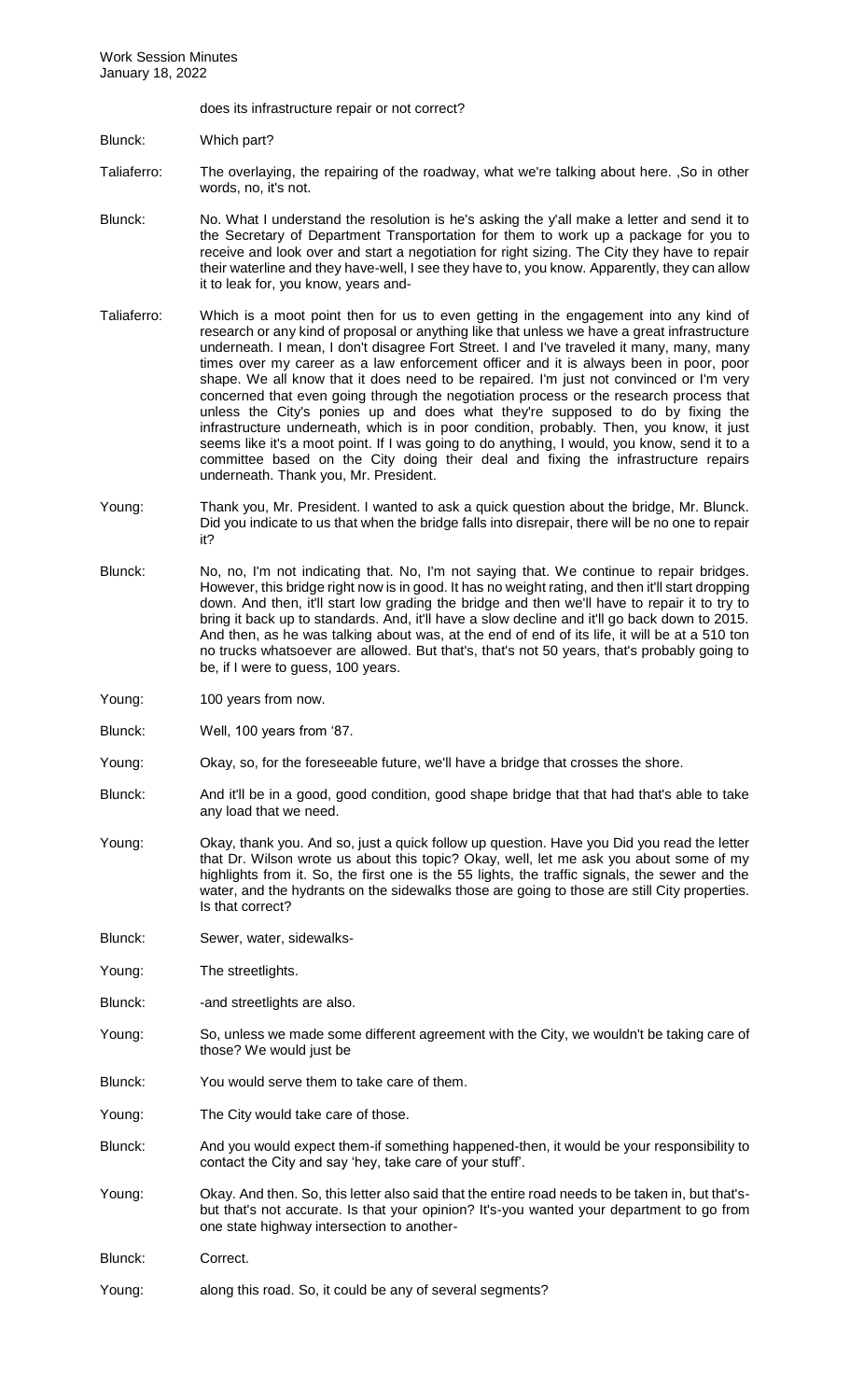#### Blunck: Correct.

Atkins: Thank you, Mr. President. Commissioner Jackson, as I understand your resolution, this is to get the process going correctly. So, if I understand the resolution as it is, I think it'd be best for us to start the process in a lot of these questions that we have. We still can ask these questions. We still can do the research, but we've got to get the ball rolling somewhere. I don't see how-because some of the stuff that we're asking-you mentioned about the bridge. I would have to be 102 years old before that bridge is deemed to be repaired. So, I don't think any of us are going to live to the point to where we're going to have to worry about that bridge being repaired so much today, that we can't even get this resolution moving forward. So, I'm thinking that if we're going to try to make some improvements, and be of service to our constituents, we've got to at least do the due diligence of starting the process. And, it seems like we're not even trying to do that. Am I misunderstanding something?

Dr. Wilson: Commissioner Jones I'm assuming if you start a process that has the beginning and an end, right?

#### Jones: Absolutely.

- Dr. Wilson: And, I'm telling you if you go forward with the process, the ultimate goal seem to be to right size and what would be end up accepting it. I'm telling you, there's something we ought to consider and while we go through it, and I'm trying to give you enough information you can make an informed decision; but, you want to go forward with something that you have to maintain eventually. And I'm telling you there's limits in our ability to maintain that road.
- Dr. Wilson: I'm pointing out to you as informed commissioner voter that it's not like a Parish road that we take here all the time. These-this road require some additional skill set and equipment that we currently don't utilize to maintain that road, because we will have the storm drain system on our road too as part of inheriting the road. And, it is not easy to clean those systems out. We'd have to buy additional back big fat trucks to suck those things out. All that stuff that we're having purchased. We don't have any of that.
- Jones: Okay, I guess the resolution is to start the process to get a package back, so we can understand what we're dealing with right?
- Dr. Wilson: Yes, sir.
- Jones: Okay. So, why not? And we still have to accept the right size. We can be considered, but we will still have to make a decision down the road to accept this correct. Am I right? Blunck: Yes, sir. You would have to, they would have to negotiate and get everything in writing. All the monies. And, then, you would have to either decide how you want to spend the \$2.8 million or push it back into credits. The project that we're talking about to bring the road up from poor to fair, that is right now to good to very good, would have to go at least have to go in place. Unless you're going to do it like Bossier City and then you take all of the money and then you could spend the money the way-
- Jones: On the road.
- Blunck: -the way you want it and you can put park benches and whatever you want in it. But, that's all before. I'm just spitballing the 2.8 out, because that's what Baton Rouge has already said. That money that's not a that's a negotiable number and the scope is a negotiable scope. And, that's one thing that y'all are going to need to decide, and maybe not tonight or whatever. But I do know that whenever it was the Pierre and to Hartman is not going to be acceptable. So, you're going to need to know whether or not it's going to be Common to Hearne, whether or not it's going to be Spring to Hearne, whether or not it's going to be to 220, or whether or not. Common to Hearne's your smallest piece that we would be interested in. Market to Hearne. It sounds like the big one because y'all are wanting Pierre to Heartman, which is that two to four block in front of the Head Start that's hot mix. But unfortunately, we can't have dangling road in there, you know. So if we're going to split it, we're gonna have to split it to a no.
- Blunck: And, by the way, the 100 years I'm just giving you a idea of how bridge replacements work. We keep on maintaining them and we keep fighting the good fight. So, it may not last 100 years, and it would absolutely probably start, absolutely probably, start requiring maintenance money about 50 years into it. At about 2037 You're probably gonna need to start spending some money on maintaining it. Now of course, in our Right Sizing Program, which is also negotiable, but it says that they're allocating \$400,000 of the of the 2.8 for the 40 years of maintenance.
- Jackson: Thank you, Mr. President. Let me just say again, that as of today, the bridge is not an issue. On the Tim James row when it is completed, if it is ever completed the maintenance and upkeep of that bridge and that road is not going to be an issue. It's not an issue. We are jumping to the worst possible outcome. And what is before us is a process. It starts a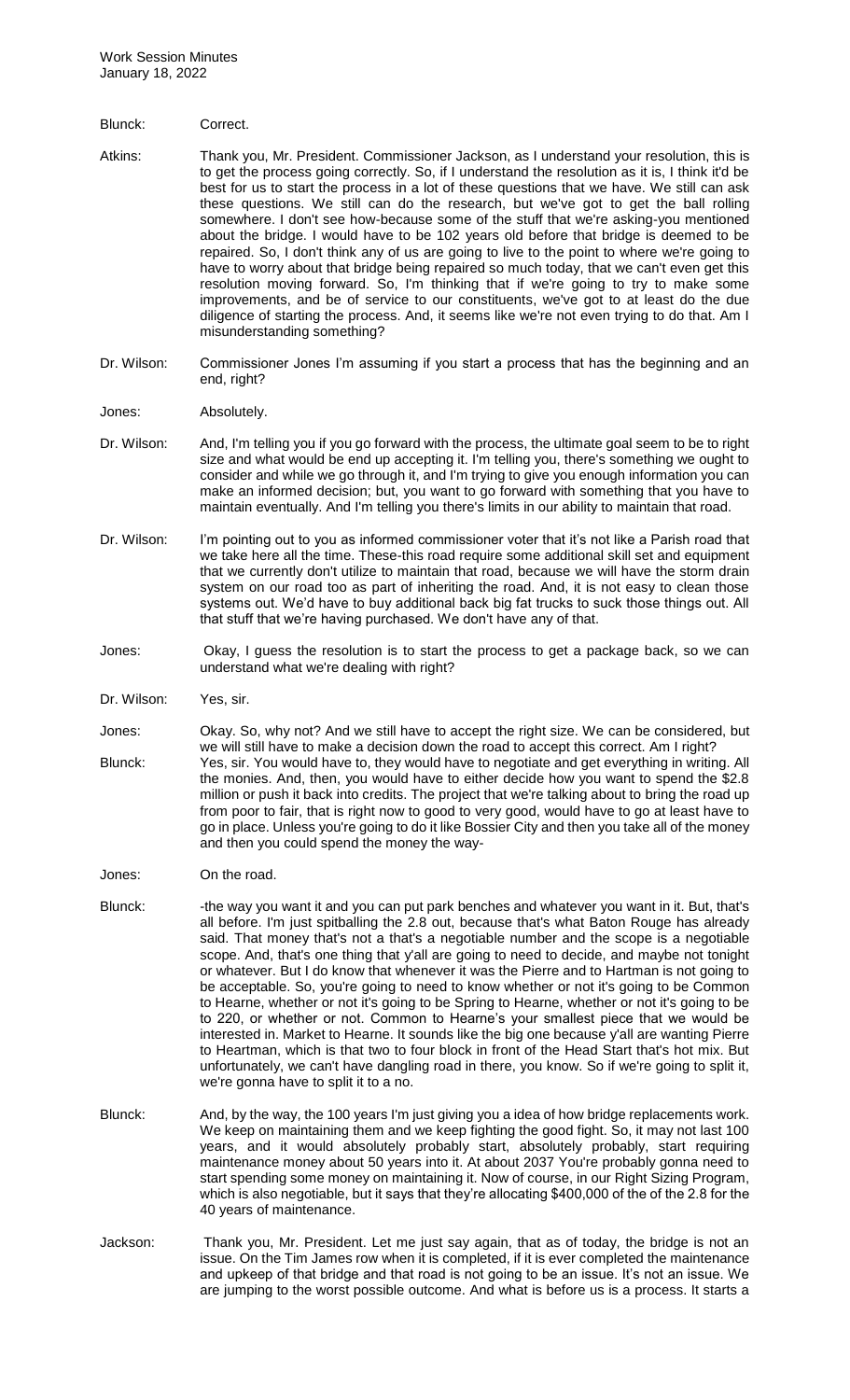process and to say, we don't even want to start the process, is unimaginable today. We have staff that is paid every day to come in and talk about and discuss how we're going to provide roads and bridge services to the citizens of Caddo Parish. School Park is in Caddo Parish, folks. Allendale is in Caddo Parish. Squirrel Point, where Chief Whitehorn cuts through every morning to come to work, is in Caddo Parish. This is a process. I heard Dr. Wilson say, we don't have the equipment. We don't have to have the equipment tomorrow, do we?

Blunck: We don't have equipment either.

Jackson: Okay, is their road and they don't have the equipment. But guess what else we didn't have equipment for? We didn't have equipment for that snow that hit the roads last-early last year. But what did we come down here and do? We bought the equipment. This is what we do. And to sit here and say, we're not gonna even start a process? I just think that it is unimaginable for the people we say we represent and the resources they pay a lot of taxes when they go up there to that Walmart, and to that Shane's, and to those other locations that are in the Parish to shop. I'm there, probably just because of my spending habits, but I'm up in that area almost every other day. I eat out almost every day. So, why shouldn't the residents in these areas benefit? But we're gonna spend our Public Works dollars on the road to connect the Red River expressway. This is an issue of equity. This is an issue of equitable resources. We start talking about how we distribute resources around the Parish you telling people who pay into a public works tax, they cannot benefit from it. They cannot reap the services of it. And oh, by the way, we're not going to even consider a process that may or may not result in that. I just don't understand. Buncombe Road starts out in the City of Shreveport, converts to a Parish road about midway, and before you finish to get back out to the Pines Road, you back on the City street. And they have residential utilities on it. They've got sewer on it. In there, from time to time, just potholes on it. And so, there are scenarios off Dixie Garden. When you come into Dixie Garden off of, what is that? Captain Shreve? You come in off of Captain Shreve, you go down Dixie Road and you come back onto a State Road, 70th Street. So, these scenarios are there all the time. There're utilities on Dixie Road. There're homes on Dixie Road. There're sidewalks on Dixie Road. There are gutters on Dixie Road. So, our action to do today and Thursday is start the process and let's see where we end up. Thank you, Mr. President.

At this time, Mr. Jackson's motion carried, as shown by the following roll call votes: AYES: Commissioners Chavez, Gage-Watts, Jackson, Johnson, Jones, Taliaferro, and Young (7). NAYS: Commissioners Atkins, Hopkins, and Lazarus (3). ABSENT: Commissioners Burrell and Epperson (2). ABSTAIN: None (0).

It was **moved by Mr. Jackson,** seconded by Mr. Jones, *to advance Grace Project as a Visitor for January 20, 2022 Regular Session.* Motion carried, as shown by the following roll call votes: AYES: Commissioners Atkins, Chavez, Gage-Watts, Hopkins, Jackson, Johnson, Jones, Lazarus, Taliaferro, and Young (10). NAYS: None (0). ABSENT: Commissioners Burrell and Epperson (2). ABSTAIN: None (0).

## *COMMUNIQUES AND COMMITTEE REPORTS*

Mr. Johnson wanted to know if the equipment was bought for the wintry mix that this area is supposed to receive. Dr. Ward said that the funds were approved for the budget, and the order has been submitted for the materials.

## *CONSENT AGENDA*

- *Ordinance No. 6155 of 2022, an ordinance amending the Budget of Estimated Revenues & Expenditures for the Economic Development Fund in the amount of \$5,000 to provide an additional appropriation for the Delta Upsilon Lambda Foundation, and to otherwise provide with respect thereto*
- *Ordinance No. 6156 of 2022, an ordinance amending the Budget of Estimated Revenues & Expenditures for the Economic Development Fund in the amount of \$5,000 to provide an additional appropriation for the Dress for Success Shreveport-Bossier, and to otherwise provide with respect thereto*
- *Ordinance No. 6157 of 2022, an ordinance amending the Budget of Estimated Revenues & Expenditures for the Public Works Fund and the Capital Outlay Fund in the amount of \$107,500 to provide an appropriation to install welcome signs on I-49, and to otherwise provide with respect thereto*
- *Ordinance No. 6158 of 2022, an ordinance amending the Budget of Estimated Revenues & Expenditures for the Economic Development Fund in the amount of \$5,000 to provide an appropriation for Friends in Unity, and to otherwise provide with respect thereto*